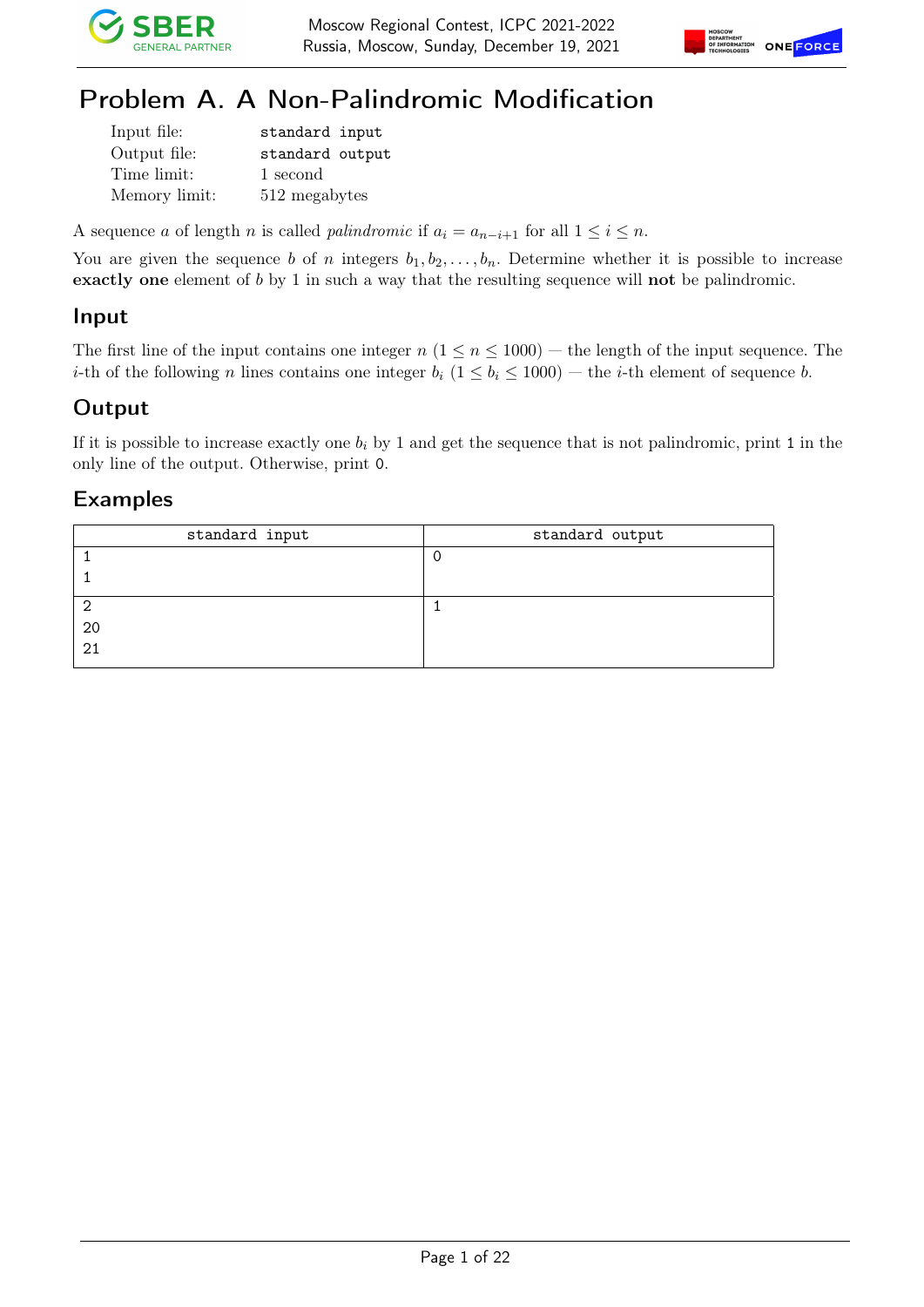

# Problem B. Gleb and Liteyny Avenue

| Input file:   | standard input  |
|---------------|-----------------|
| Output file:  | standard output |
| Time limit:   | 1 second        |
| Memory limit: | 512 megabytes   |

Gleb has just had a good time in a bar on Nekrasova street, and is now heading to the place of his accommodation that happened to be hotel Indigo. His path goes along Liteyny Avenue that we consider to be a perfect straight line.

For the purpose of this problem Gleb only moves along the avenue and across it. He now stays at point  $0$  along the avenue and the hotel he goes to is located at point  $L$ . Moreover, the hotel is located on the other side of the avenue. There are n pedestrian crossings between Gleb and Indigo, the  $i$ -th of them is located at integer point  $x_i$ . In order to get to the hotel Gleb needs to walk all the avenue from point 0 to point L and cross the street at some moment of this walk.

All crossings are equipped with a traffic light. All these traffic lights have cycles of the same duration. They go green for g seconds and red for r seconds. However, they are not synchronized, i.e. each traffic light has some random equiprobable cycle shift. All shifts are integers, so there are only  $r + g$  possible shifts in total. Gleb knows integers  $r$  and  $q$  but at beginning he knows nothing about the shifts.

Each crossing traffic light has a timer that shows the current state of this traffic light's cycle. If the light is green, the timer shows how many seconds are left to cross the street, if the light is red, the timer shows how many seconds to wait before the light goes green. Gleb is able to notice the light's color and the timer state only when he is at the exact point this crossing and traffic light are located. The good part is that Gleb is capable of remembering everything he has seen during this walk, so he keeps in mind the current state of all the traffic lights he has already seen.

All coordinates are integer and are given in meters. Gleb moves with a speed of one meter per second. Moreover, it is known that pedestrian crossings are not too frequent. Formally, there are no three crossings located within  $q + r$  meters.

Gleb can move in any direction along the avenue and cross it arbitrary number of times. It takes b seconds to cross the avenue, and the traffic light must be green during all this period.

#### Input

The first line of the input contains integers n, L, g, r and b  $(1 \le n \le 100000, 1 \le L, g, r \le 10^9,$  $1 \leq b \leq g$  – the number of crossings along the avenue, initial distance between Gleb and hotel Indigo in meters, the duration of the green phase of the traffic light in seconds, the duration of the red phase of the traffic light in seconds, the time it takes Gleb to cross the avenue.

Then follow *n* lines that describe crossings' positions  $x_1, x_2, \ldots, x_n$   $(0 < x_1 < x_2 < \ldots < x_n < L)$ . It is guaranteed that  $x_{i+2} - x_i > g + r$  for all  $1 \leq i \leq n-2$ .

### **Output**

Print one real value — the expected time it will take Gleb to get to Indigo in case he acts optimally. The absolute or relative error should not exceed  $10^{-9}$ .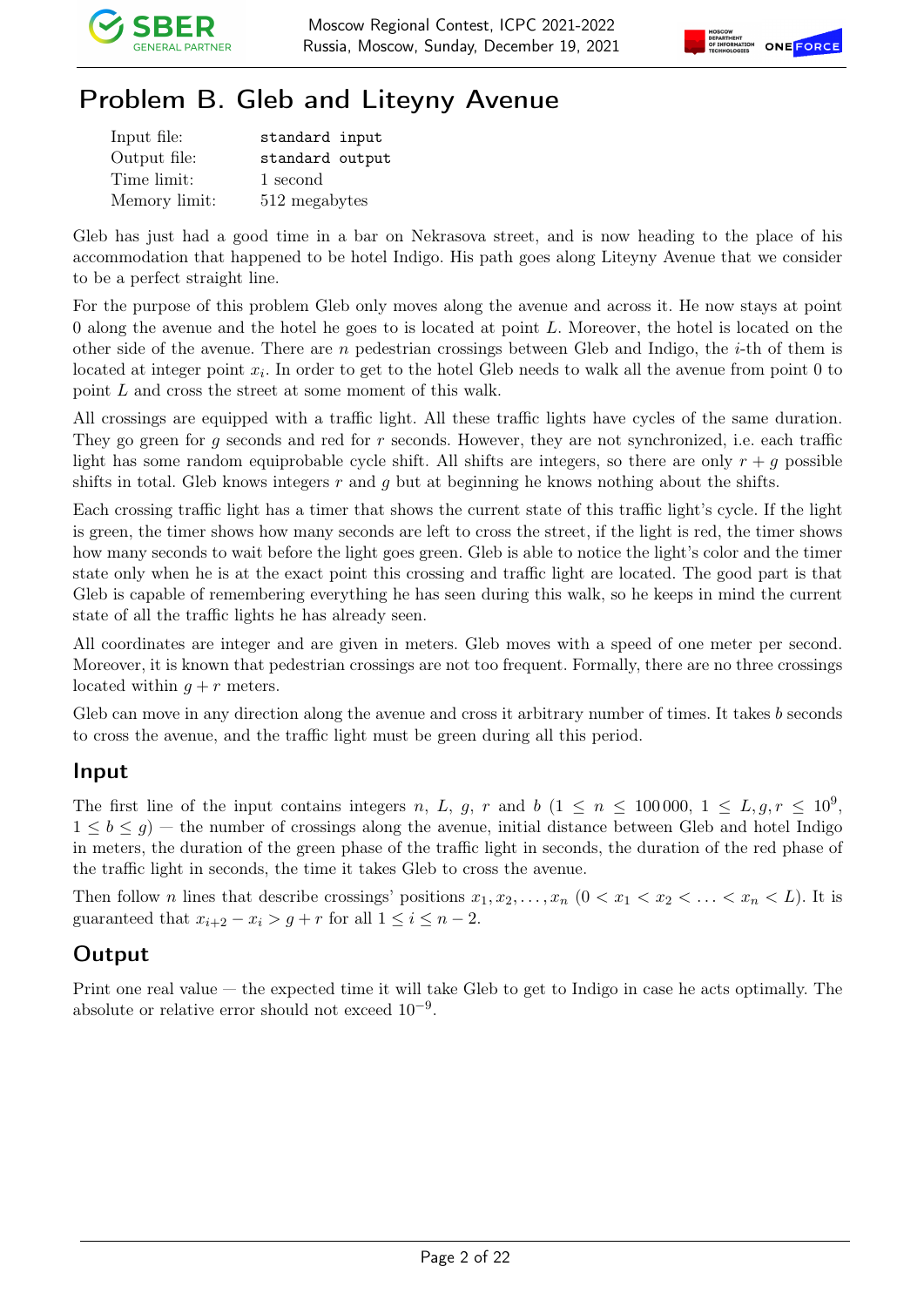



| standard input | standard output   |
|----------------|-------------------|
| 1 10 2 4 1     | 12.666666666667   |
| 2              |                   |
| 2 820 30 50 23 | 866.0250000000000 |
| 400            |                   |
| 810            |                   |
| 3 100 20 50 1  | 107.6141690962099 |
| 10             |                   |
| 15             |                   |
| 85             |                   |
|                |                   |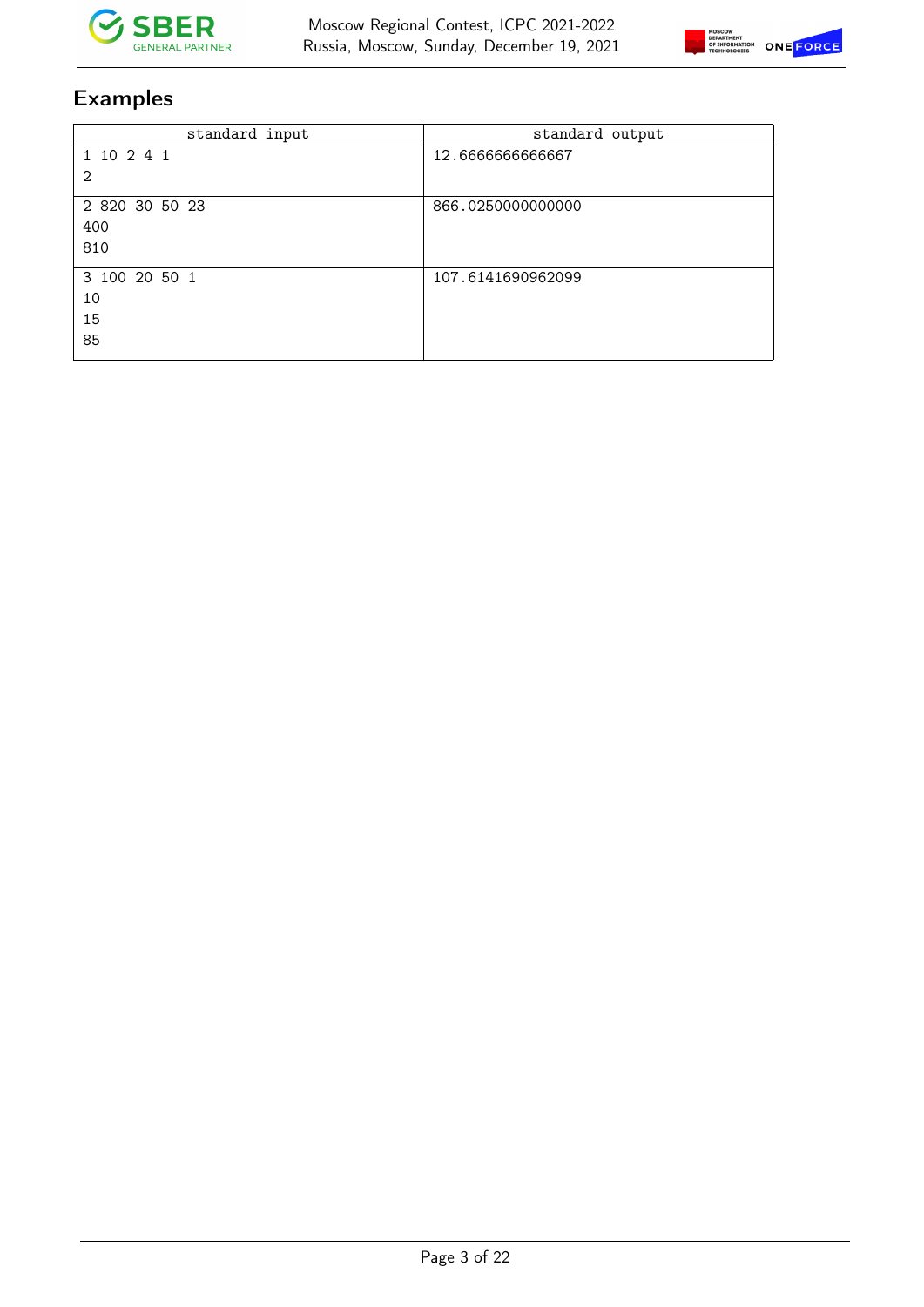

# Problem C. Socks Drying

| Input file:   | standard input  |
|---------------|-----------------|
| Output file:  | standard output |
| Time limit:   | 3 seconds       |
| Memory limit: | 512 megabytes   |

Gleb has socks of n distinct colors. In particular, he owns  $a_i$  pairs of socks of color i. He wears these pairs one after the other till there are no more clean pairs of socks left, then it is time for The Great Wash.

Gleb puts all of his socks into a washing machine with a drying option and waits for an two-three hours. Now, the worst part begins. Gleb needs to assemble socks in pairs again. To simplify the process we assume that all socks of the same color are indistinguishable. In other words, any two socks of the same color can form a pair. Obviously, Gleb never forms a pair of socks from two of distinct color.

Gleb performs the following process. We denote the set of all socks inside the washing machine as A and the set of all socks that haven't been matched yet and lie near Gleb as B.

- 1. Gleb puts his hand into a washing machine and checks whether there are any socks left in A. If there are none, the process finishes. Otherwise, he puts out one random sock (with equal probabilities for all socks in  $A$ ), we denote this sock as x. This is a single action that takes exactly one second.
- 2. He then tries to find a pair for this sock among all socks with no pair already extracted out of the washing machine and lie near him, i.e. all socks in set B.
- 3. Gleb considers all socks of B in random order. All orders are equiprobable. It takes exactly one second to consider one sock from  $B$ . If the sock x matches the sock just extracted from  $A$  by color, they form a pair and this step finishes.
- 4. If all socks from B were considered and no match for x was found, Gleb puts x in the heap of unpaired socks. In other words sock  $x$  goes to set  $B$ .
- 5. Gleb goes back to step one.

While waiting for wash-and-dry cycle to finish Gleb wonders, what is the expected time the process described above will take? The last time he took part in a programming competition was several years ago, so he needs your help to find out the answer.

#### Input

The first line of the input contains a single integer  $n (1 \le n \le 200000)$  — the number of distinct colors of socks Gleb possesses.

The second line contains n integers  $a_1, a_2, \ldots, a_n$   $(1 \le a_i \le 5)$ , the *i*-th of them denoting the number of pairs of socks of color i in Gleb's wardrobe.

### Output

Print one real value — the expected number of seconds it will take Gleb to complete the whole process if he follows the steps given. Your answer will be accepted if its absolute or relative error does not exceed  $10^{-6}$ .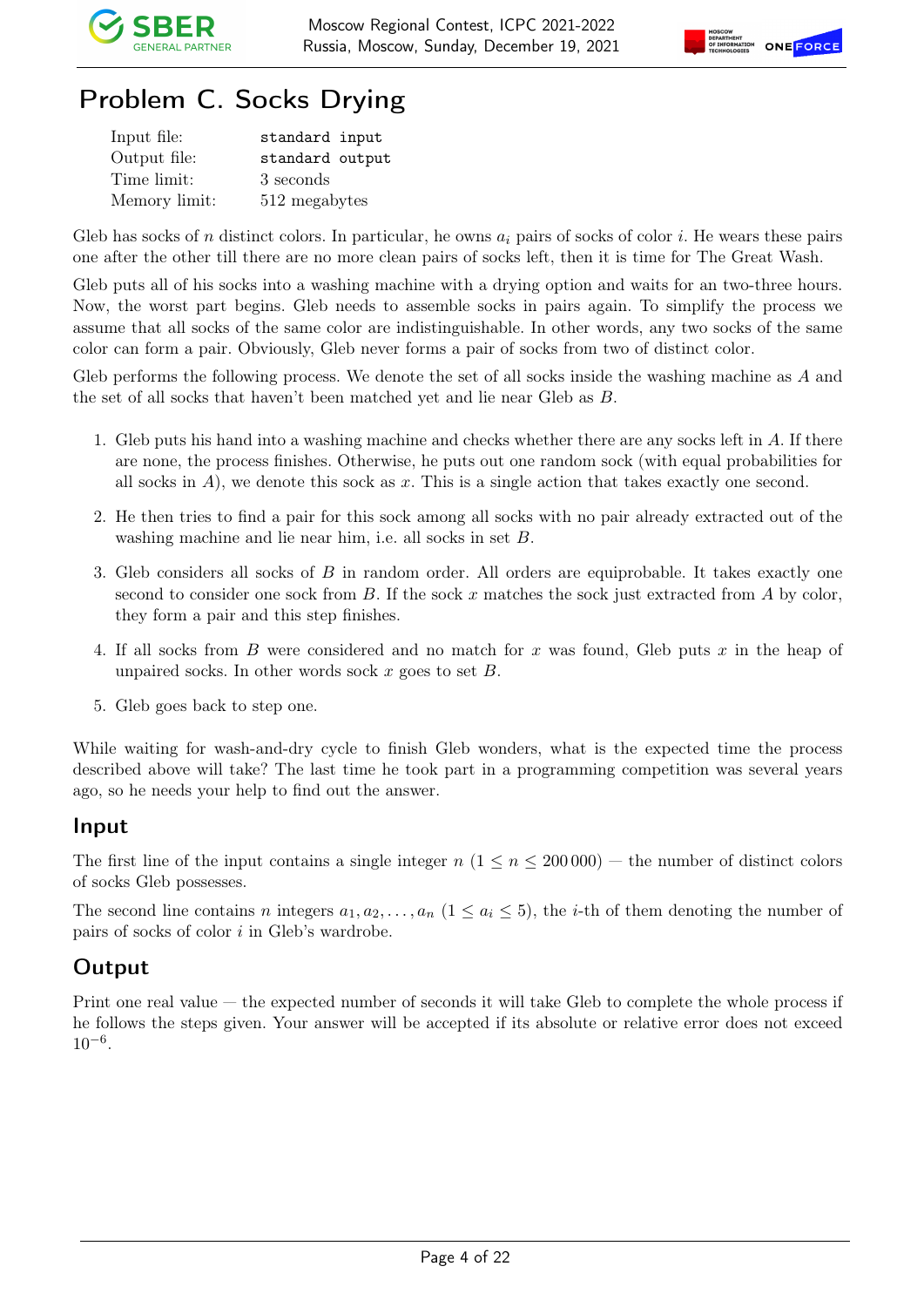



| standard input | standard output |
|----------------|-----------------|
|                | 3.000000000     |
|                |                 |
|                | 9.000000000     |
| 3              |                 |
| $\mathfrak{D}$ | 7.000000000     |
|                |                 |
| 3              | 29.571428571    |
| 3 2 2          |                 |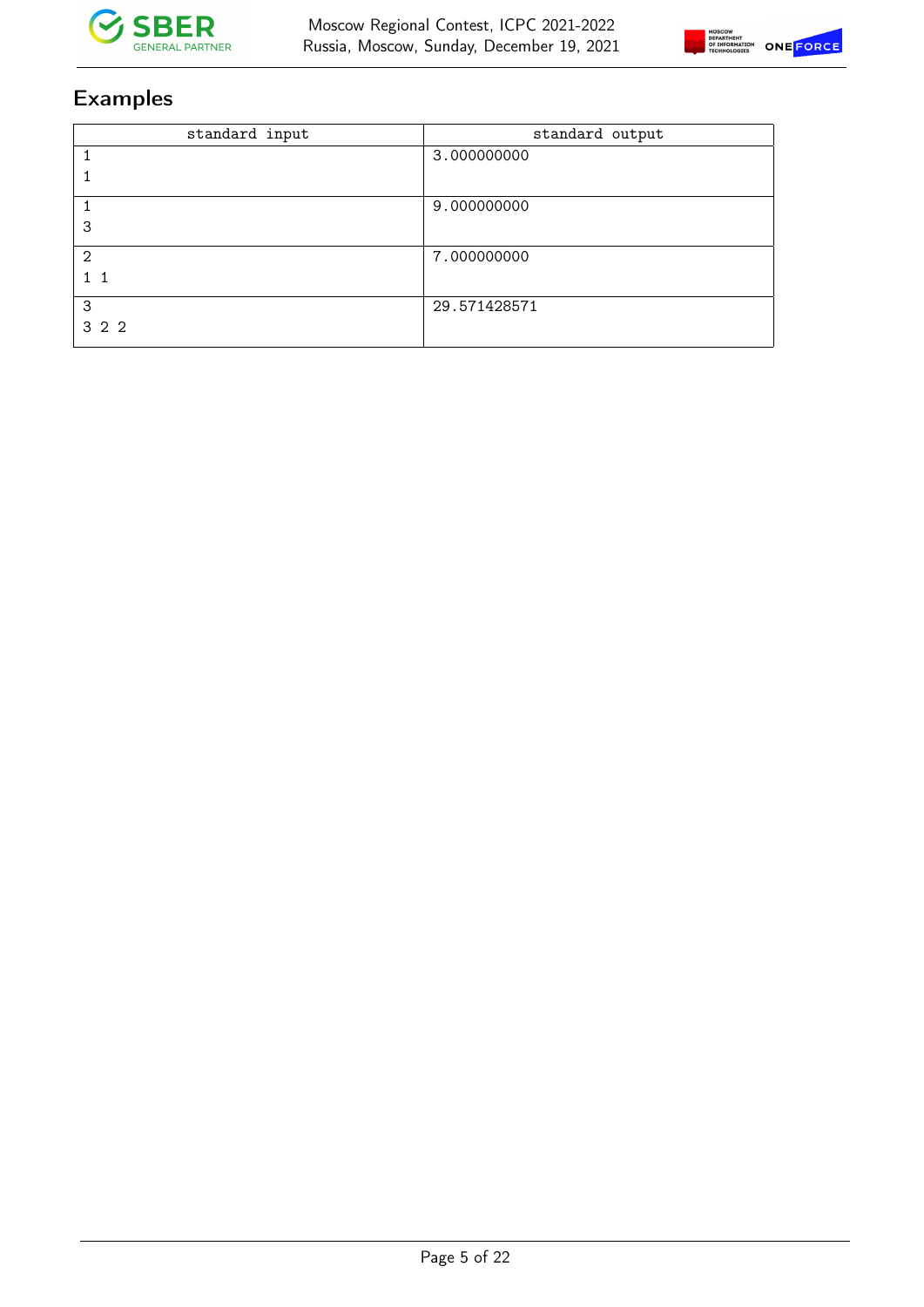



## Problem D. Christmas Children Circle

| Input file:   | standard input  |
|---------------|-----------------|
| Output file:  | standard output |
| Time limit:   | 2 seconds       |
| Memory limit: | 512 megabytes   |

There are n children numbered  $1, 2, \ldots, n$ . They stand in a circle. Each child has a bag with non-empty set of distinct positive integers.

As a part of Christmas celebration, children want to play a game of the following rules:

- 1. Each child has to take exactly one integer from her bag.
- 2. Each child passes her integer to the next one, so child 1 passes her number to child 2, child 2 passes her number to child 3, and so one, child n passes her number to child 1.
- 3. Each child puts her newly acquired number back in her bag.
- 4. The procedure described above should be performed exactly once. Children win if after they are done with passing integers, each bag contains only distinct integers, i.e. no bag contains the same integer twice.

Help children win the game or find out that this is impossible.

#### Input

The first line of the input contains a single integer  $n (2 \le n \le 500000)$ , the number of children.

The *i*-th of the following n lines contains the description of the *i*-th child' bag. The first integer of each description is  $k_i$   $(1 \le k_i)$  – the number of integers in the bag. Then follow  $k_i$  integers  $a_{ij}$   $(1 \le a_{ij} \le 10^9)$ , which describe the content of the bag.

The total size of all bags is constrained as  $\sum k_i \le 500000$ .

It is guaranteed that all integers in each particular bag are distinct.

#### **Output**

If there is no way for children to win the game, print -1 in the only line of the output. Otherwise, print *n* integers,  $x_1, x_2, \ldots, x_n$ , where  $x_i$  is the integer that the *i*-th child must pull out of her bag and pass to the next child in order to succeed in the game.

| standard input                                          | standard output |
|---------------------------------------------------------|-----------------|
| ິ                                                       | 1 4 1           |
| 2 1 4                                                   |                 |
| $\begin{array}{ccc} 2 & 4 & 3 \\ 2 & 3 & 1 \end{array}$ |                 |
|                                                         |                 |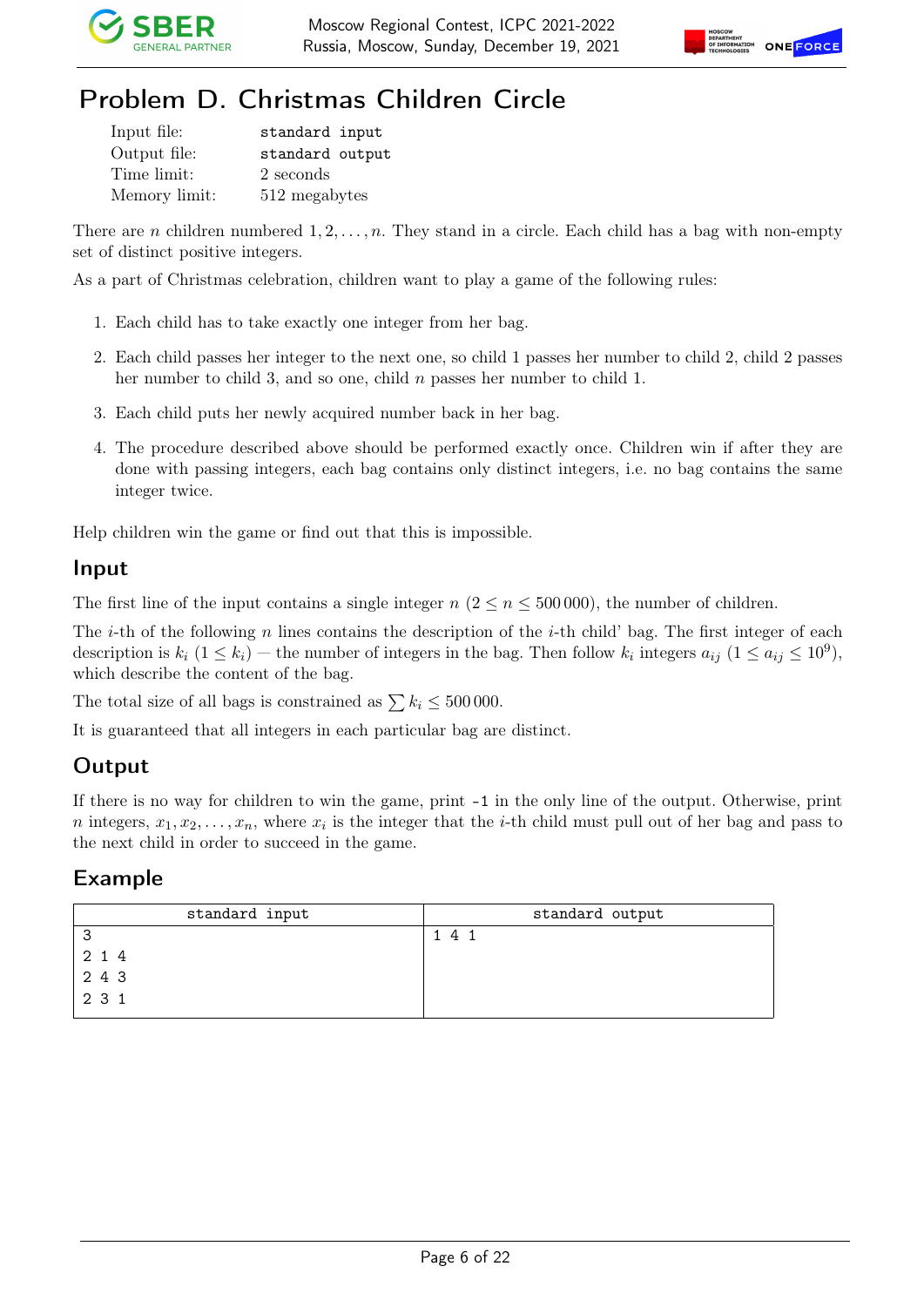



# Problem E. Construct The Integer

| Input file:   | standard input  |
|---------------|-----------------|
| Output file:  | standard output |
| Time limit:   | 2 seconds       |
| Memory limit: | 512 megabytes   |

For any positive integer y we define  $A(y)$  as the set of all positive integers that are anagrams of y. Formally, we consider the sequence of all digits of  $y$  in decimal representation without leading zeroes, then we apply all possible permutations to this sequence. For any permutation we throw away leading zeroes and assemble digits back to an integer. All integers that can be obtained that way belong to  $A(y)$ . For example, for 2021 set A(2021) consists of integers 122, 212, 221, 1220, 2120, 2210, 1202, 2102, 2201, 1022, 2012 and 2021. Note, that set  $A(y)$  always contains y, thus it is never empty.

For any positive integer x we define  $S(x)$  as the set of all positive integers z such that greatest common divisor of all integers in  $A(z)$  equals x.

You are given the integer n, find the **minimum** integer z in  $S(x)$ , or determine that  $S(x)$  is empty.

### Input

The first line of the input contains one integer  $t$   $(1 \le t \le 50)$  — the number of the test cases.

Each test case data consists of one integer  $n (1 \le n \le 10^{18})$ .

### **Output**

For each test case, print one integer on a separate line. If the corresponding set  $S(n)$  is empty, print -1. Otherwise, print minimum element of  $S(n)$ .

| standard input | standard output          |
|----------------|--------------------------|
|                | 48                       |
| 12             | $\overline{\phantom{0}}$ |
| 2021           |                          |
|                |                          |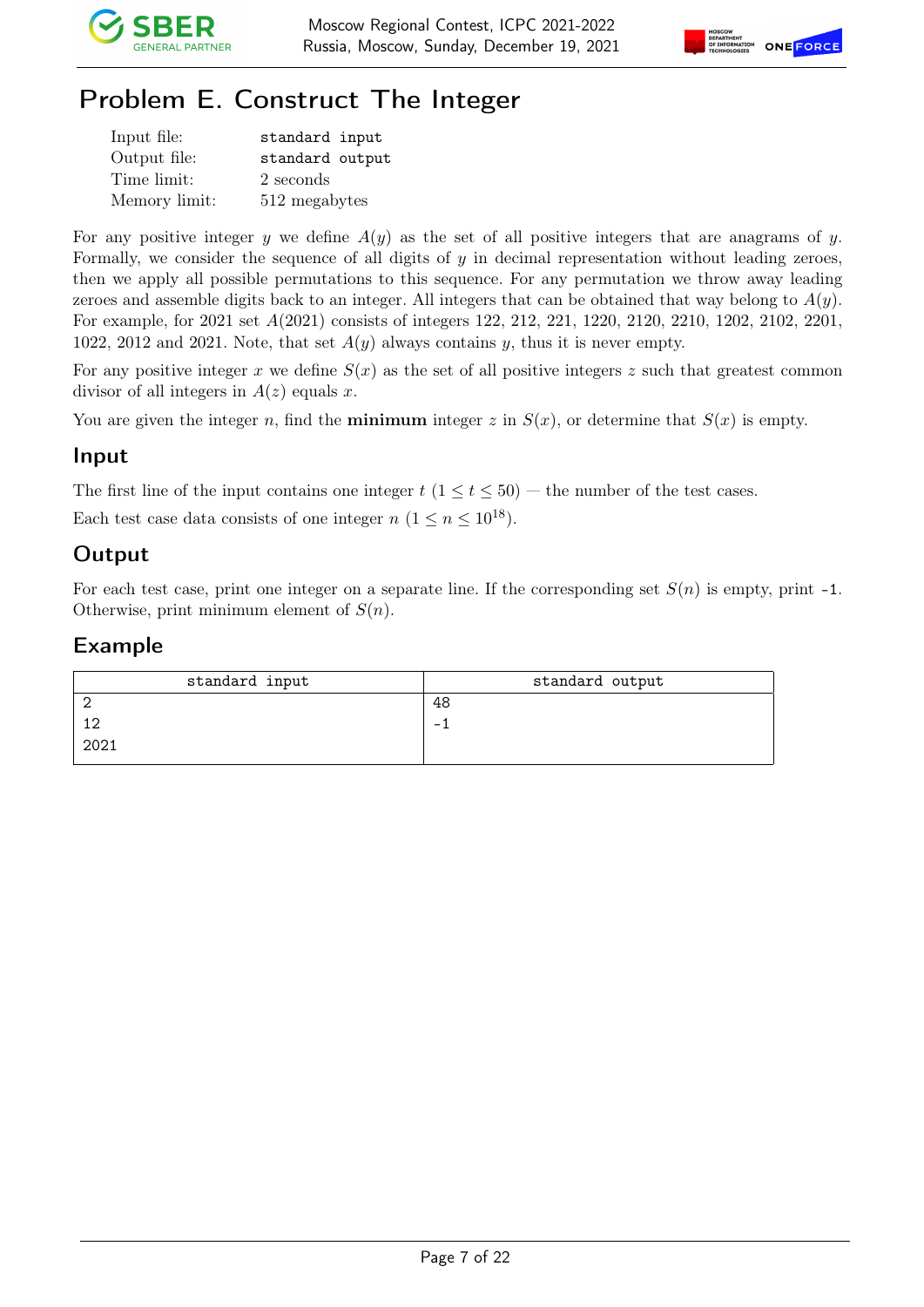



# Problem F. Build the Non-Cactus

| Input file:   | standard input  |
|---------------|-----------------|
| Output file:  | standard output |
| Time limit:   | 1 second        |
| Memory limit: | 512 megabytes   |

In graph theory, a *cactus* is a connected undirected graph in which any two simple cycles have at most one vertex in common.

Given an integer n, build a **connected** graph with n vertices that is **not** a cactus. Note that your graph can't have self-loops or multiple edges. The number of edges in your graph should be minimum possible.

### Input

The input consists of a single integer  $n (2 \le n \le 1000)$ .

### **Output**

If there is no connected graph of  $n$  vertices without self-loops and multiple edges that is not a cactus, print  $-1$  in the only line of the output. Otherwise, first print positive integer  $m$  — the number of edges in your graph. Then print m lines, each containing two integers  $-$  edges of the resulting graph. Use consecutive integers  $1, 2, \ldots, n$  to enumerate the vertices of the graph.

If there are more than solutions with minimum number of edges, print any of them.

| standard input | standard output          |
|----------------|--------------------------|
|                | $\overline{\phantom{0}}$ |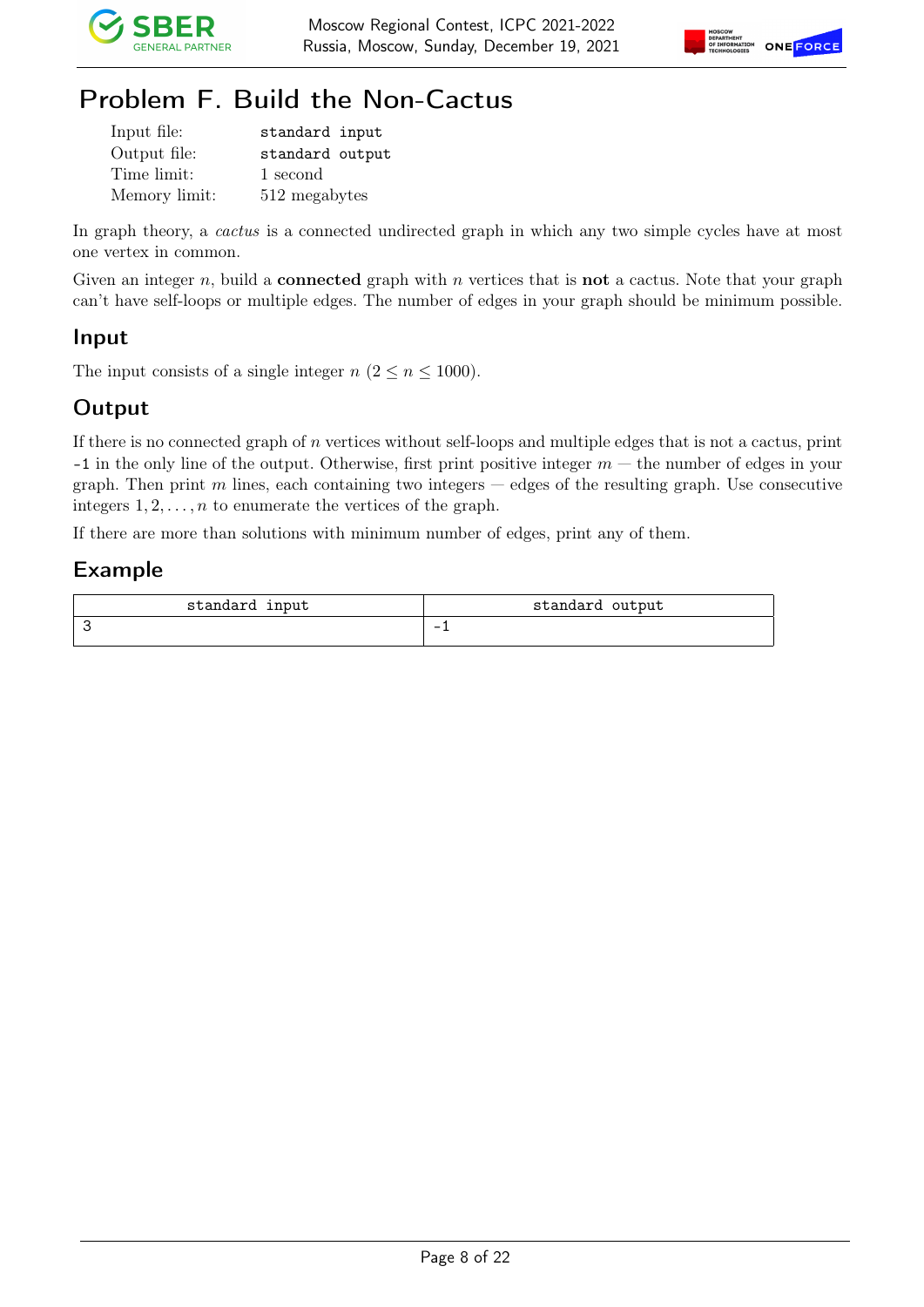



## Problem G. Double Elimination

| Input file:   | standard input  |
|---------------|-----------------|
| Output file:  | standard output |
| Time limit:   | 1 second        |
| Memory limit: | 512 megabytes   |

One of the greatest e-sport events, The Invitational TOAD-3 Championship, will feature 16 best teams in the world. In order to prolong the fascinating event and acquire more money from advertising a doubleelimination tournament scheme will be used.

First, all teams are ordered by their rating and the i-th team in the sorted list plays versus the team at position  $(17 - i)$ . The winner of each of these matches goes to the winners' bracket, the loser goes to the losers' bracket.

Participants of the winners' bracket continue to play a single-elimination tournament, except that the losers of each round "drop down" into the losers' bracket.

Each round of the loser's bracket is conducted in two stages; a minor stage followed by a major stage. Both contain the same number of matches which is the same again as the number of matches in the corresponding round of the winners' bracket. If the minor stage of a looser's bracket round contains  $2^k$ matches, there will be  $2^k$  winners. Meanwhile, the  $2^k$  matches in the corresponding round of the winners' bracket will produce  $2^k$  losers. These  $2^{k+1}$  teams will then form pairs for  $2^k$  matches of the corresponding major stage of the looser's bracket. At this stage of the round, looser of the winners' bracket round can play only against winners of the minor stage of the looser's bracket.

In both brackets, before each round opponents are chosen at random to form pairs. Same apply to the process of forming pairs of type "loser from winners' bracket versus winner of the minor stage from the losers' bracket" at the major stages of the losers' bracket rounds.

All players who are eliminated from the same stage are considered to share the same position in the resulting ranking.

Below is the scheme of how the double-elimination tournament for 16 teams is held.

- The first round is played; winners of the first round form the winners' bracket, losers of the first round form the losers' bracket.
- The eight losers of the first round form pairs of the first minor stage of the losers' bracket, we denote this stage as  $L_8a$ . The four losers are eliminated (their participation in the tournament is over, they share places from 13 to 16), while the four winners proceed to the major stage of this round, we denote it as  $L_8b$ .
- The eight winners of the first round form pairs for the first round of the winners' bracket, we denote this as  $W_8$ . The four winners proceed to the stage  $W_4$ , four losers proceed to stage  $L_8b$ .
- During stage  $L_8b$ , each losing team from  $W_8$  plays against the winning team from  $L_8a$ , the four losers are eliminated (they end up at places  $9 - 12$ ), while the winners proceed to the stage  $L_4a$ .
- The four winners of  $L_8b$  go to stage  $L_4a$ . The losers are eliminated (they end up at places  $7-8$ ), while two winners proceed to stage  $L_4b$ .
- The four winners of  $W_8$  form pairs for the second round of the winners' bracket (named  $W_4$ ), the two winners proceed to stage  $W_2$ , the two losers proceed to stage  $L_4b$ .
- In stage  $L_4b$ , each losing team from  $W_4$  plays against some winner  $L_4a$ , the two losers are eliminated (they end up at places  $5-6$ ), while the winners proceed to stage  $L_2a$ .
- In stage  $L_2a$  the two winners of  $L_4b$  play one match against each other, the loser finishes the tournament at the 4-th place, the winner proceeds to stage  $L_2b$  (also know as loser's bracket final).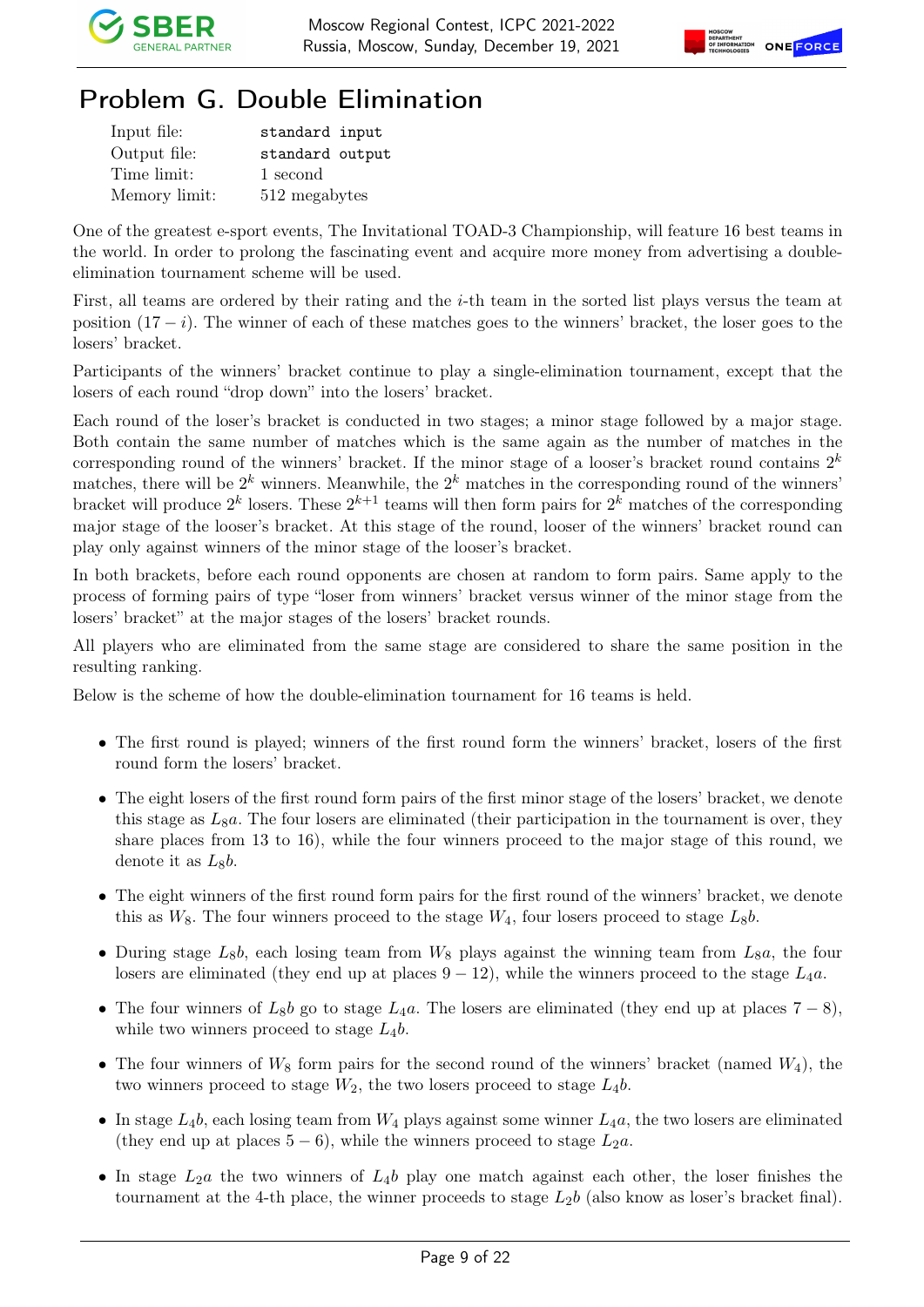

- In stage  $W_2$  one match is played. The winner proceeds directly to the grand final, the loser proceeds to stage  $L_2b$ .
- In stage  $L_2b$  one match is played, the winner proceeds to the grand final, the loser finishes the tournament at the third place.
- The winner of the match in grand final is declared a champion, the loser finishes the tournament second.

You are given the list of teams with the results of all matches played by this team during the tournament in chronological order. Determine the final place for each team.

#### Input

The input contains 16 lines.

Each line consists of two strings — the team name t made up of lowercase English letters  $(1 \leq |t| \leq 50)$ and the string G with the outcomes of all games this team has played. String G consists of digits 1 and 0 only. If the *i*-th character of this string equals 1 it means that this team won its *i*-th match on the tournament. If the *i*-th character of this string equals to 0, it means that this team lost its *i*-th match on the tournament.

You may assume that all team names are distinct and that the distribution of wins and losses correspond to some correctly held double-elimination tournament for those teams.

### Output

Print 16 lines. Each line should contain the notation for place: one integer if the place is not shared, and two integers separated by single  $-$  - the highest and the lowest if the place is shared, followed by the team name.

Teams shall be listed by their places in increasing order. If several teams share a place, sort those teams by the name lexicographically. See sample output for further clarification.

| standard input       | standard output   |
|----------------------|-------------------|
| escmraeett 11100     | 1 psimraiett      |
| neigulsievse 010     | 2 lggsdp          |
| noet 1010            | 3 escmraeett      |
| nduymianegt 00       | 4 sugtacmiivnngi  |
| psimraiett 10111111  | 5-6 agmiicnigv    |
| ustprriov 1100       | 5-6 ustprriov     |
| yccnrieuwq 010       | $7-8$ go          |
| go 1010              | 7-8 noet          |
| agmiicnigv 10110     | 9-12 ainlclea     |
| ctosaasetb 00        | 9-12 neigulsievse |
| sugtacmiivnngi 11010 | $9-12$ taincf     |
| hpaenlte 00          | 9-12 yccnrieuwq   |
| lggsdp 11110         | 13-16 asmtaeert   |
| taincf 010           | 13-16 ctosaasetb  |
| ainlclea 010         | 13-16 hpaenlte    |
| asmtaeert 00         | 13-16 nduymianegt |
|                      |                   |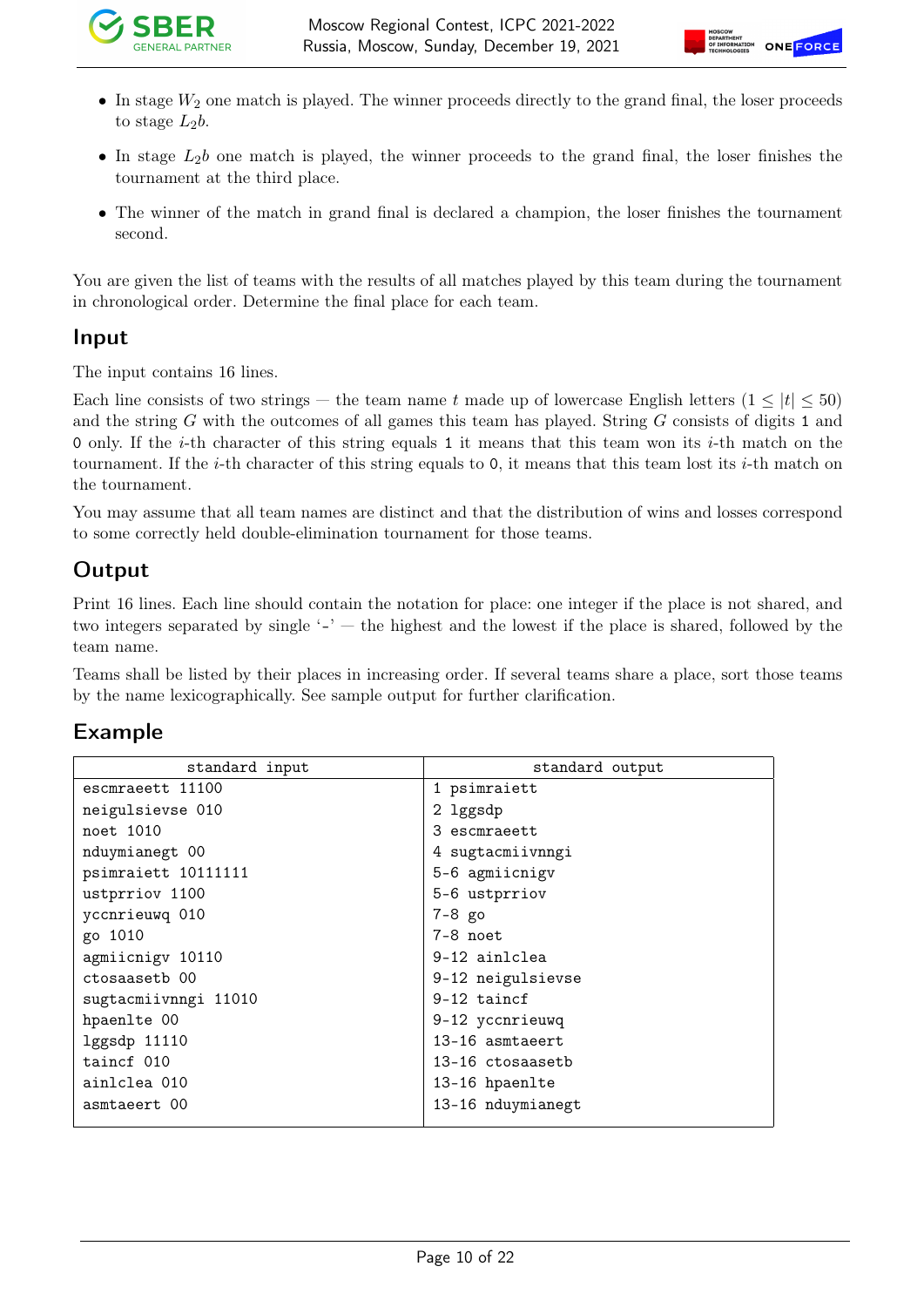



## Problem H. Roman Palindromes

| Input file:   | standard input  |
|---------------|-----------------|
| Output file:  | standard output |
| Time limit:   | 1 second        |
| Memory limit: | 512 megabytes   |

Given the string S, consisting of letters 'I', 'V', 'X', 'L', 'C', 'D' and 'M'. Your task is to split the string to the minimum number of strings that are:

- correctly written Roman numerals;
- palindromes.

The following table from Wikipedia displays how the Roman Numerals are written:

| Individual decimal places | Thousands | Hundreds    | Tens        | Units |
|---------------------------|-----------|-------------|-------------|-------|
|                           | М         |             | Х           |       |
| $\mathcal{D}$             | MМ        | CC          | XX          | Н     |
| 3                         | MMM       | CCC         | <b>XXX</b>  | Ш     |
| 4                         |           | CD          | XL          | IV    |
| 5                         |           | I)          |             | V     |
| 6                         |           | DC          | LX          | VI    |
| ⇁                         |           | DCC         | LXX         | VH    |
| 8                         |           | <b>DCCC</b> | <b>LXXX</b> | VIII  |
| 9                         |           |             | XC          | IX    |

Note that:

- The numerals for 4, 9, 40, 90, 400 and 900 are written using "subtractive notation" where the first symbol is subtracted from the larger one (for example, for 40 ("XL") 'X' (10) is subtracted from 'L' (50)). These are the only subtractive forms in standard use.
- A number containing several decimal digits is built by appending the Roman numeral equivalent for each, from highest to lowest.
- Any missing place (represented by a zero in the place-value equivalent) is omitted.
- The largest number that can be represented in the Roman notation is 3,999 (MMMCMXCIX).

#### Input

The first line of the input consists of one integer  $n$  — length of the string  $(1 \leq n \leq 100000)$ .

The second line contains the string of length n, consisting of letters 'I', 'V', 'X', 'L', 'C', 'D' and 'M'.

#### **Output**

In first line of the output print one integer  $k$  — the minimum number of correct roman palindromes that can form the given string being concatenated. Then print k lines, each line containing one string  $-$  a correct Roman numeral that is a palindrome, such as the concatenation of all k lines in the order of output is equal to the given string.

If there is more than one solution, print any of them.

| standard input | standard output |
|----------------|-----------------|
| b              | ີ<br>$\sim$     |
| MMXXI          | MM              |
|                | XX              |
|                |                 |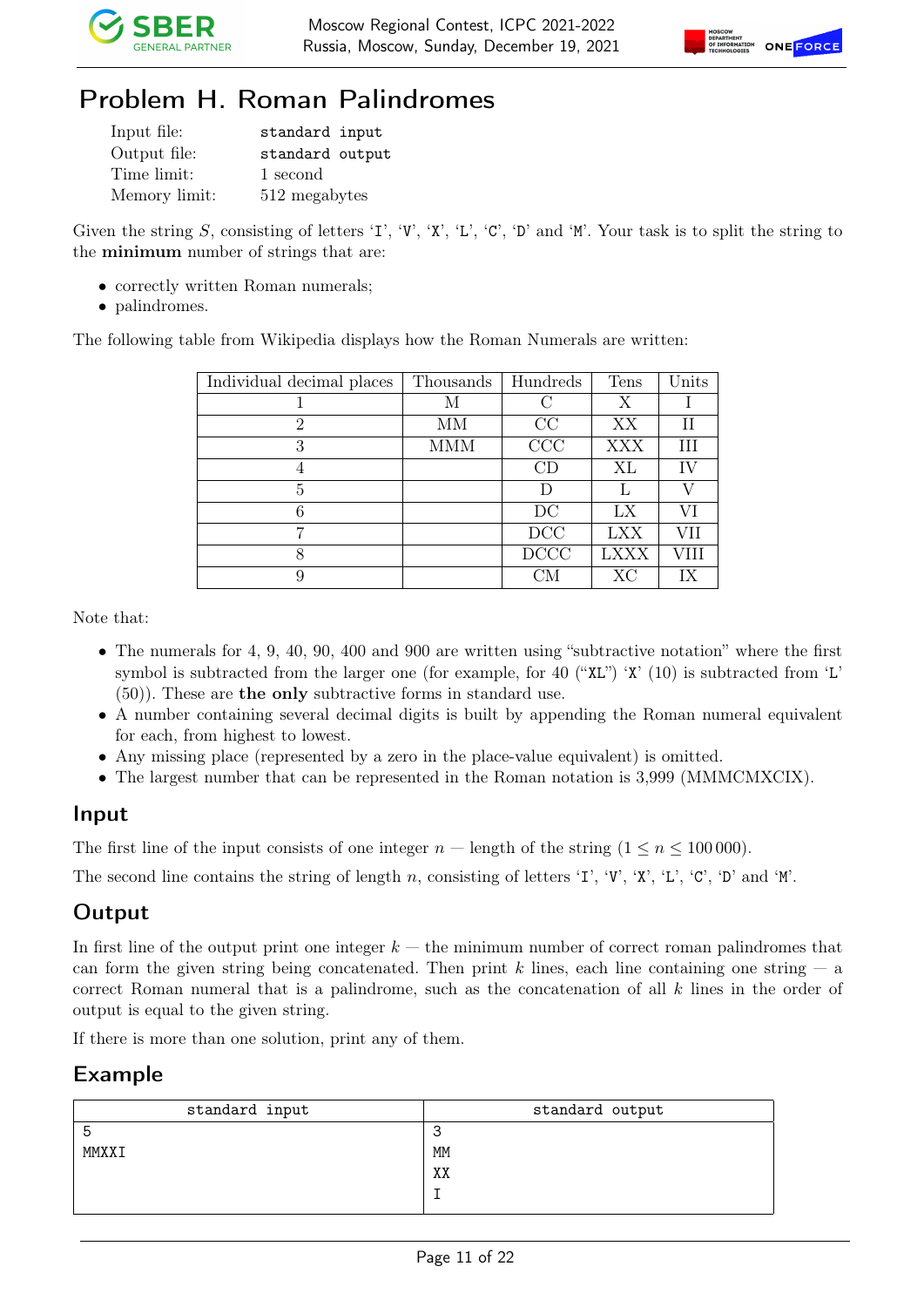



## Problem I. 1%-Euclidean

| Input file:   | standard input  |
|---------------|-----------------|
| Output file:  | standard output |
| Time limit:   | 2 seconds       |
| Memory limit: | 512 megabytes   |

Given n points  $p_1, p_2, \ldots, p_n$  in the two-dimensional Euclidean plane, calculate the total pairwise Euclidean distance between them. Simple as that.

Recall that Euclidean distance between two points  $a = (x_1, y_1)$  and  $b = (x_2, y_2)$  is defined as follows:

$$
dist(a, b) = \sqrt{(x_1 - x_2)^2 + (y_1 - y_2)^2}
$$

### Input

The first line of input contains a single integer  $n (1 \le n \le 500000)$ , the number of points.

The *i*-th of the following *n* lines contains a pair of integers  $x_i$ ,  $y_i$  ( $-10^6 \le x_i$ ,  $y_i \le 10^6$ ), the coordinates of  $p_i$ .

### **Output**

Output the value of  $\Sigma$  $i < j$  $dist(p_i, p_j)$ . Your answer will be considered correct if its relative or absolute error does not exceed  $10^{-2}$ .

### Examples

| standard input | standard output |
|----------------|-----------------|
| 3              | 12.0000000000   |
| $-1$ 2         |                 |
| 2 <sub>2</sub> |                 |
| $-1$ $-2$      |                 |
| 4              | 13.6568542490   |
| 0 <sub>0</sub> |                 |
| 2 <sub>0</sub> |                 |
| 0 <sub>2</sub> |                 |
| 2 <sub>2</sub> |                 |

#### **Note**

In the first sample test the pairwise distances are 3, 4 and 5.

In the second sample test the pairwise distances are 2, 2, 2, 2, 2 √  $2,2$ √ 2.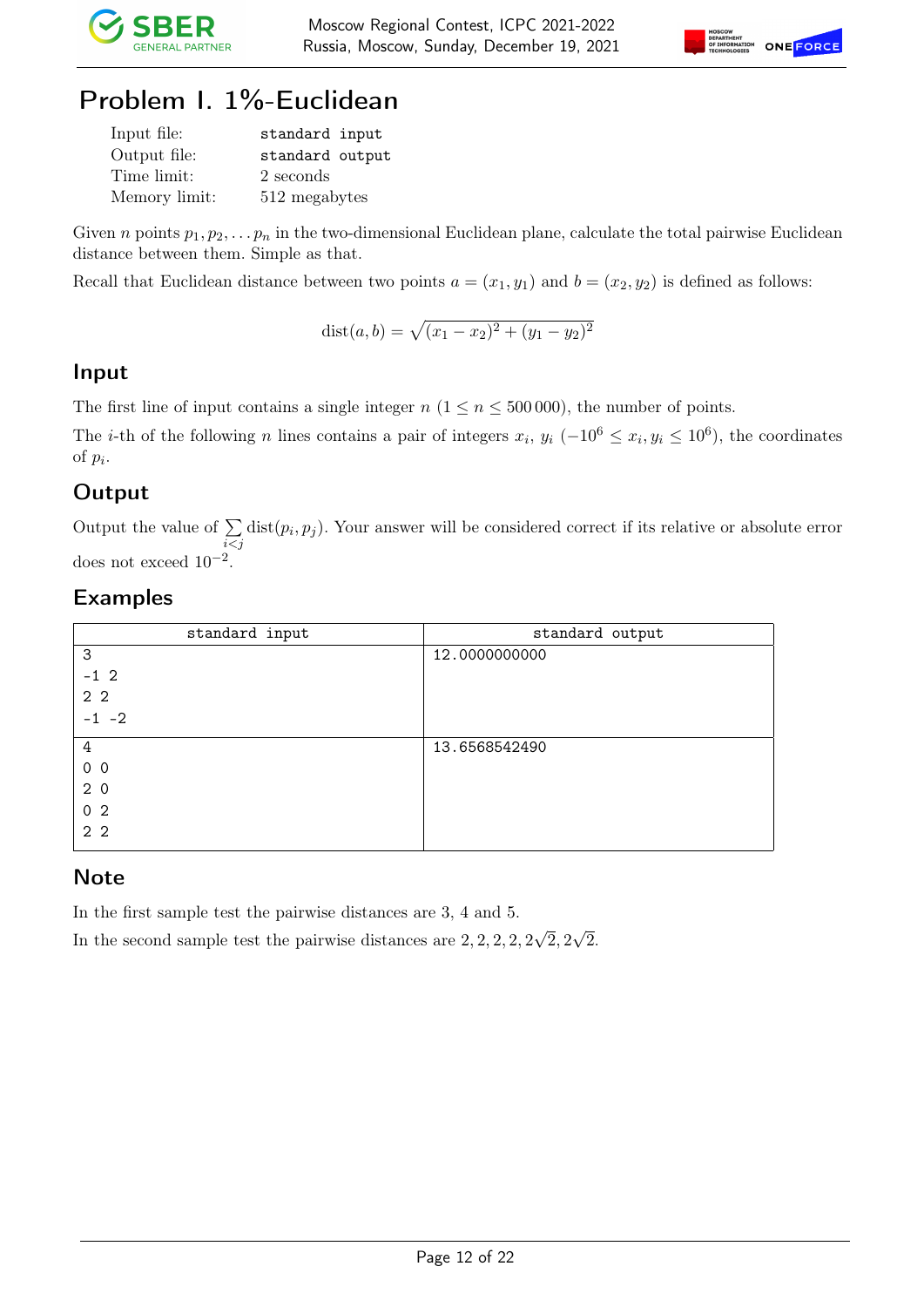

# Problem J. Spectacular Ending

| Input file:   | standard input  |
|---------------|-----------------|
| Output file:  | standard output |
| Time limit:   | 6 seconds       |
| Memory limit: | 512 megabytes   |

The game "Dungeons and Rainbows" uses dices of various shapes and various number of faces. The game process consists of moving between dungeons and performing various actions. The game has  $n$  states in total, that number already includes all possible combinations of positions, items, skills and so on. The game rules define for each state which particular dice should be used in order to determine the next state. As the dice being used can have more than  $n$  faces, rules of the game define how many faces of the dice should correspond to each particular outcome (transition to some other state).

For example, consider there are 3 states in a game and for one of them it is required to use a dice with 5 faces. One possible distribution can be the following: 2 faces correspond to transition to the state 1, 1 face corresponds to transition to state 2 and remaining 2 faces correspond to transition to state 3.

Players start the game in state 1 and the game lasts  $k$  rounds. In order to get a spectacular ending of the game players must make a transition to state s in the last round. Note, that it doesn't matter whether they have already visited this state in other rounds or not.

Experienced host knows probabilities of each face of every dice. In each round he chooses which faces will correspond to which outcomes. So, at the beginning of every round the host assigns the next state for face of the dice that will be used in this round (this is determined by current state only). If it happens that players transit to the same state more than once, the host can make a different assignment of outcomes to faces every time.

The host wants to maximize the probability that the game will have a spectacular ending. Calculate this probability if the host acts optimal.

#### Input

The first line contains the number of states  $n (2 \leq n \leq 1000)$ , the number of rounds in the game k  $(1 \leq k \leq 100)$  and the index of the state needed for spectacular ending s  $(1 \leq s \leq n)$ .

Next n lines contain transition rules for each of the states. The first n numbers of the *i*-th row determine the number of dice faces  $F_{ij}$  ( $0 \leq F_{ij} \leq 1000$ ) which correspond to transitions to each of n states from the *i*-th state. The total number of dice faces satisfies  $2 \le \sum_j F_{ij} \le 1000$ . Than follows the denominator  $Q_i$  ( $\sum_j F_{ij} \leq Q_i \leq 10^6$ ) of probabilities of all dice faces. And further along  $\sum_j F_{ij}$  numerators  $P_{ij}$  $(1 \leq P_{ij} \leq Q_i)$  of probabilities of all dice faces. The sum of probabilities of all faces equals to 1.

### **Output**

Print maximum probability to get the spectacular ending if the host acts in an optimal way with absolute error less than 10−<sup>9</sup> .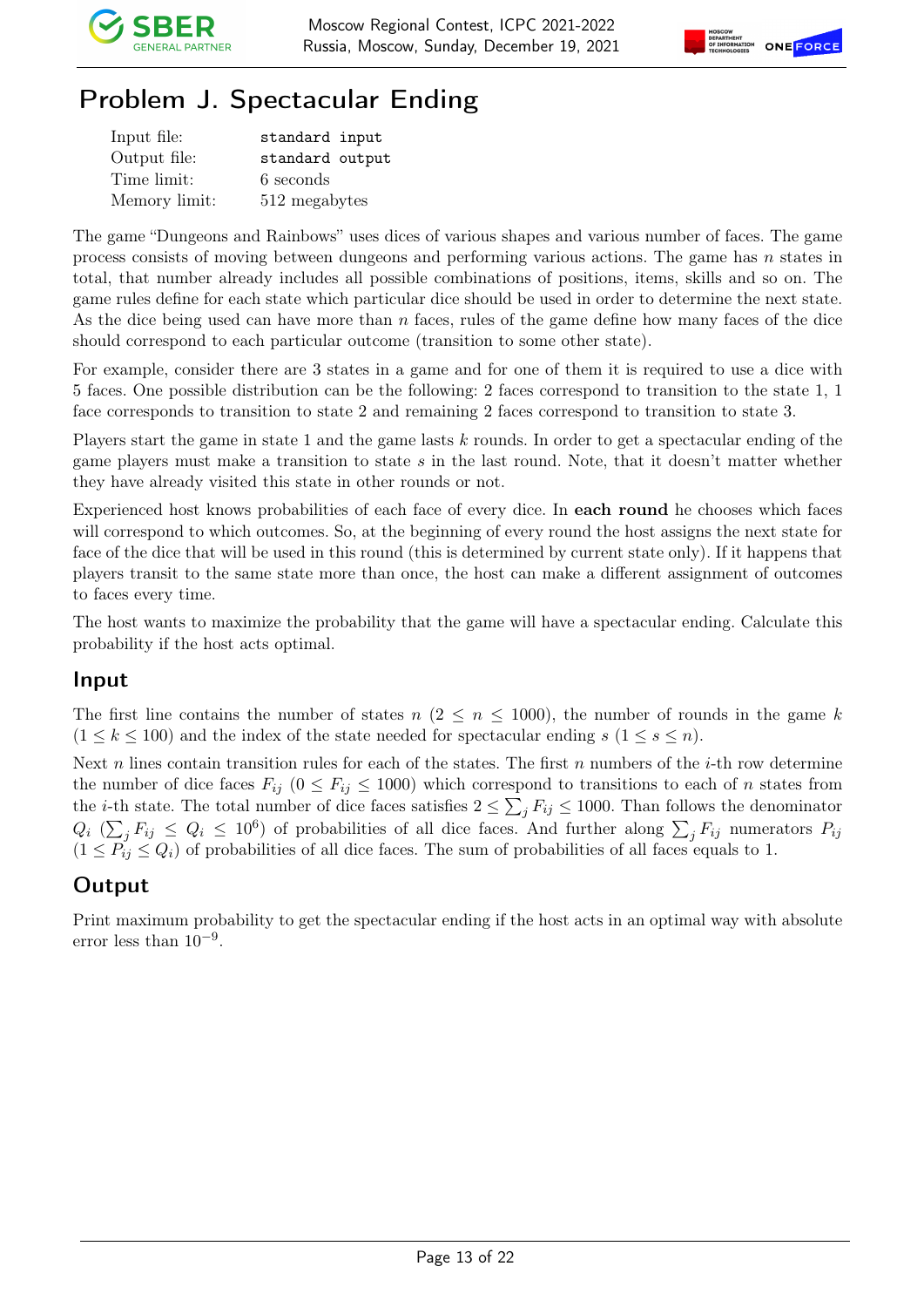



| standard input | standard output |
|----------------|-----------------|
| 2 1 2          | 0.66666666667   |
| 1 1 3 1 2      |                 |
| 1 1 3 2 1      |                 |
| 3 3 3          | 0.592592592593  |
| 1 1 0 3 2 1    |                 |
| 0 1 1 3 2 1    |                 |
| 1 0 1 3 2 1    |                 |
| 2 2 2          | 0.5             |
| 2 1 4 1 2 1    |                 |
| 2 1 4 1 1 2    |                 |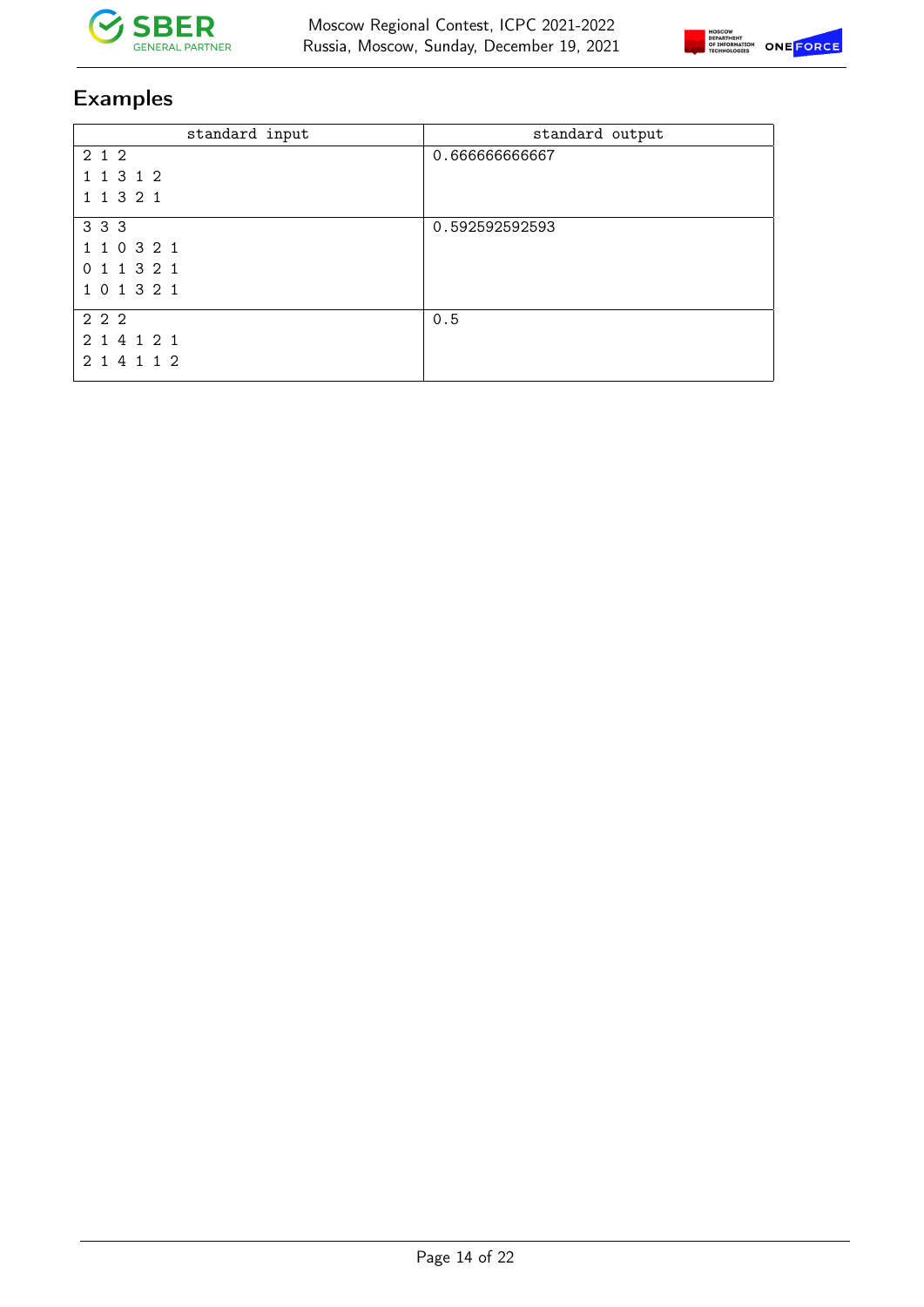

# Problem K. Efficient Interception

| Input file:   | standard input  |
|---------------|-----------------|
| Output file:  | standard output |
| Time limit:   | 2 seconds       |
| Memory limit: | 512 megabytes   |

The Kingdom of Berland is great and glorious, but it is currently ruled by a powerful and peevish king Vlad who got old and now sees treasons and plots all around him. He now suspects his two sons in planning a coup, so he decided to establish his control over all their communications.

The Kingdom of Berland is formed by n cities connected by m bidirectional roads in a way that makes it possible to get from any city to any other city using these roads only. The elder son of King Vlad lives in city 1, while the younger son lives in city  $n$ .

In order to control all messengers who run between city 1 and city n Vlad wants to pick some cities and establish a secret police department in each of them. It turns out that no matter how powerful you are, you are not able to keep all the things secret. If city v has a police department established in it, the mayor of this city somehow becomes aware of this. Moreover, the mayor of any city that is connected to  $v$  by a direct road becomes aware of this police departments as well.

Of course, the King wants to keep his sons unaware of his new secret police. Therefore he has three limitations.

- 1. There should be no way to get from city 1 to city n using roads without visiting any city that has a police department in it.
- 2. There can be no secret police department in city 1 and city n. Though, there can be a secret police department in a city that is connected to city 1 or city  $n$  by a direct road.
- 3. The total number of city mayors that are aware of at least one secret police department should be minimum possible.

You don't want to help King Vlad in his malicious games, but the problem itself looks nice so you want to find the optimal answer just for fun.

#### Input

The first line of the input contains a single integer  $t$   $(1 \le t \le 100)$  — the number of test cases.

Then follow t test cases' descriptions. Each test case description starts with two integers n and  $m$  $(3 \leq n \leq 300, 2 \leq m \leq \frac{n(n-1)}{2} - 1)$  – the number of cities and the number of roads in the kingdom of Berland. Each of the following m lines contains two integers  $u_i$  and  $v_i$   $(1 \le u_i, v_i \le n, u_i \ne v_i)$ , providing the indices of the cities connected by the  $i$ -th bidirectional road.

It is guaranteed that the sum of values of n in all t test cases doesn't exceed 300.

For each test it is guaranteed that each road connects two distinct cities, no two roads connect the same pair of cities and no road connects city 1 with city n.

### **Output**

For each of t tests print two lines. The first line of the output should contain two integers  $a$  and  $k$ , where  $a$ is the answer, i.e. the minimum possible number of city mayors to be aware about at least one secret police department, and  $k$  is the number of secret police departments to be establish in order to achieve answer a. The next line should contain k distinct indices  $x_1, x_2, \ldots, x_k$   $(1 \lt x_i \lt n)$ , providing where exactly to place these secret police departments in the optimal answer. If there are several optimal answers, print any of them.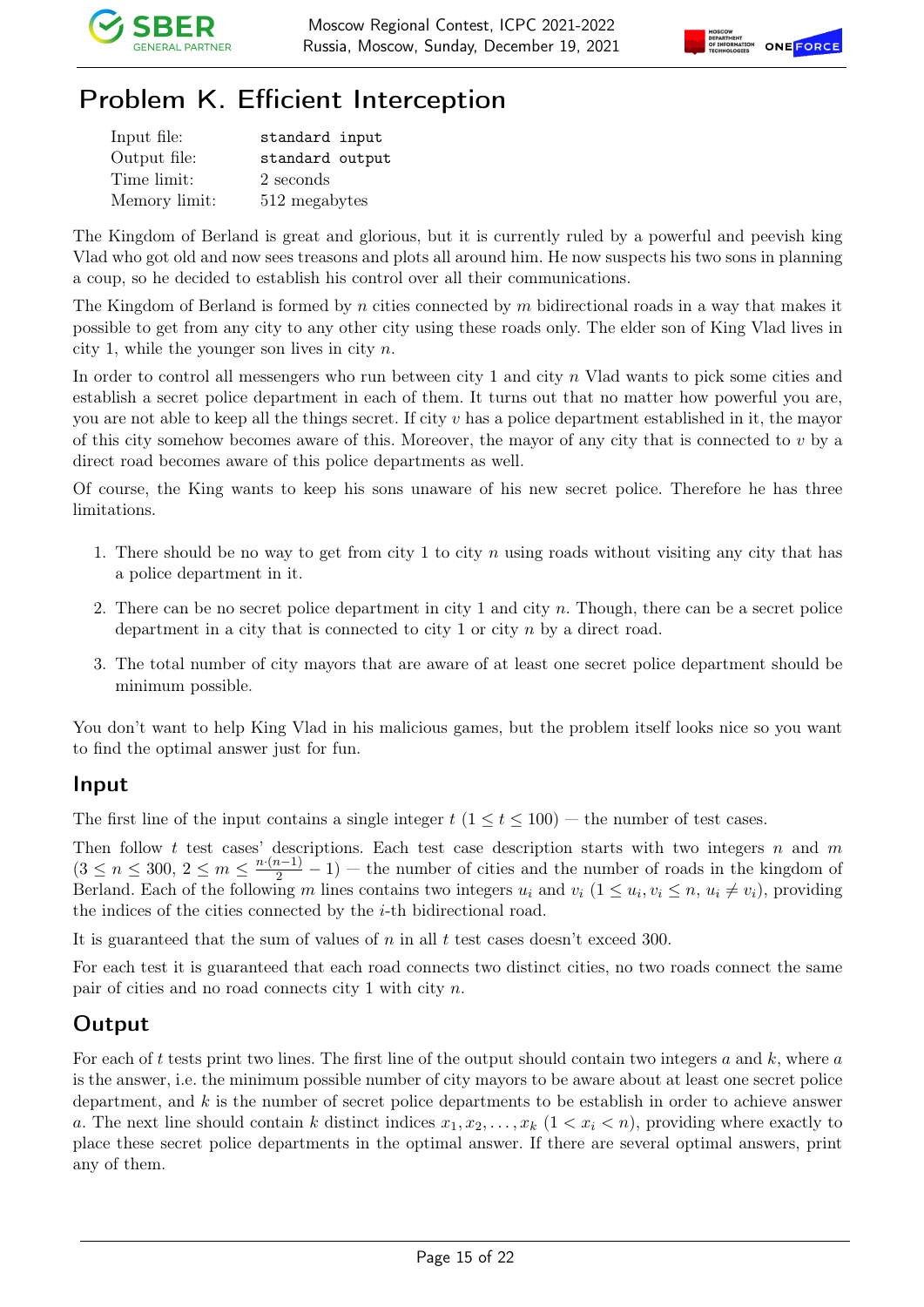



| standard input            | standard output |
|---------------------------|-----------------|
| $\ensuremath{\mathsf{3}}$ | 3 <sub>1</sub>  |
| 3 <sub>2</sub>            | $\sqrt{2}$      |
| $1\,$ $2\,$               | 4 2             |
| 2 <sub>3</sub>            | 2 <sub>3</sub>  |
| 44                        | 5 <sub>1</sub>  |
| $1\,$ $2\,$               | $\overline{7}$  |
| 24                        |                 |
| 13                        |                 |
| 34                        |                 |
| 13 18                     |                 |
| $1\,$ 2                   |                 |
| 13                        |                 |
| $1\,$ $4\,$               |                 |
| 2 <sub>5</sub>            |                 |
| 35                        |                 |
| 36                        |                 |
| 4 6                       |                 |
| 5 7                       |                 |
| 6 7                       |                 |
| 78                        |                 |
| 79                        |                 |
| 8 1 2                     |                 |
| 811                       |                 |
| 9 11                      |                 |
| 9 10                      |                 |
| 12 13                     |                 |
| 11 13                     |                 |
| 10 13                     |                 |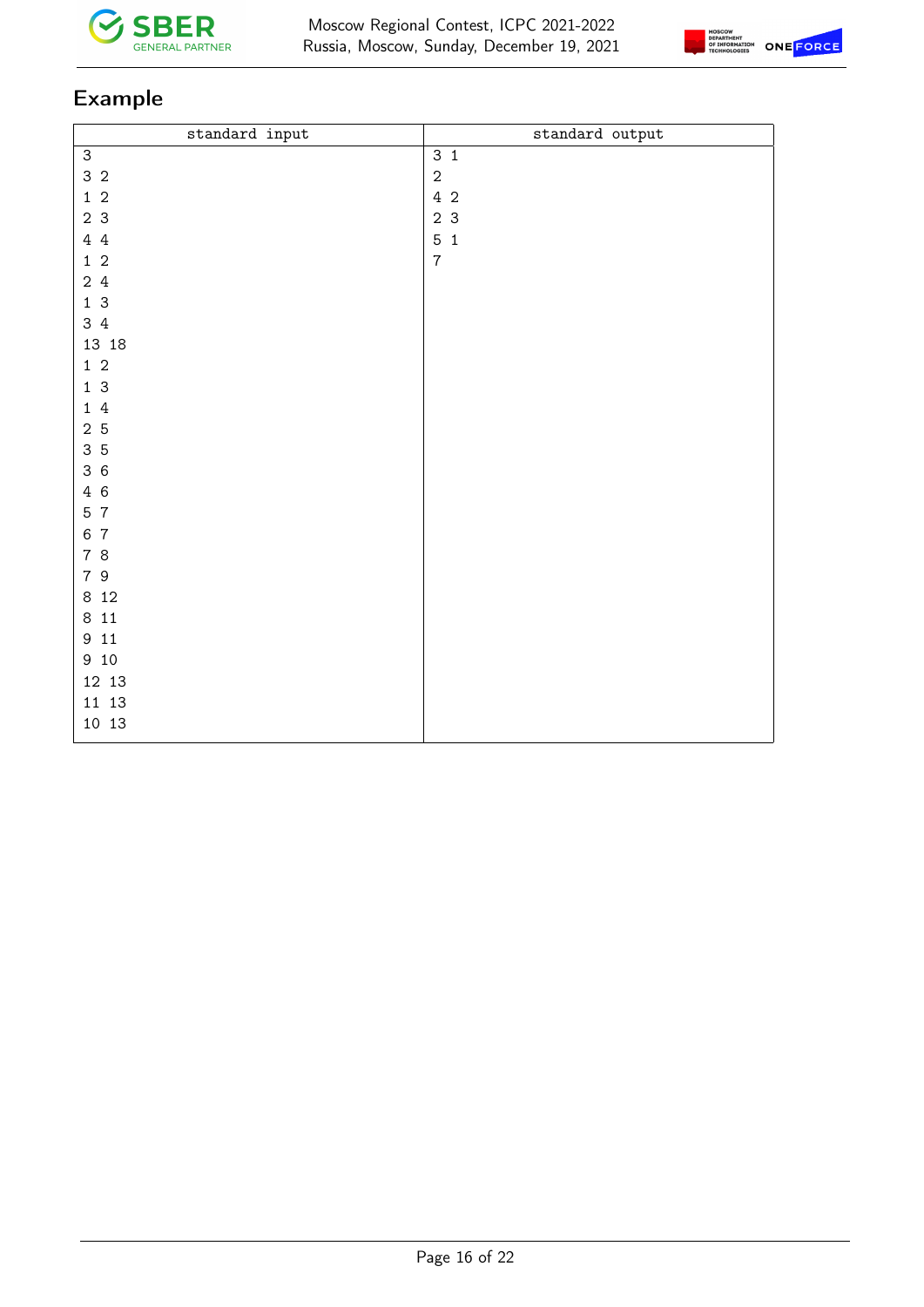

# Problem L. FoodSberry

| Input file:   | standard input  |
|---------------|-----------------|
| Output file:  | standard output |
| Time limit:   | 1 second        |
| Memory limit: | 512 megabytes   |

With the speed of light are food technologies conquering cities and towns of Berland, and, especially, its gorgeous capital City N.

FoodSberry is the largest food delivery that operates in City N. Consider the city as a two-dimensional square with sides parallel to coordinate axis. The bottom left corner of this square has coordinates  $(-10^4, -10^4)$  and the top right corner has coordinates  $(10^4, 10^4)$ . All coordinates are given in meters.

FoodSberry has one Super Large Warehouse located at  $(0, 0)$  and n dark stores (smaller warehouses), the *i*-th of them is located at point  $(x_i, y_i)$ . Each dark store has two types of delivery: by foot and by car. Delivery by foot can be used for all points that are located no more than a meters from this dark store, while delivery by car can be used for up to b meters distances  $(a \leq b$ , obviously). During one day each dark store is able to execute no more than c deliveries. Moreover, due to the limitation of vehicles, no more than d of these deliveries can be done by car  $(d \leq c)$ .

Super Large Warehouse is located at  $(0,0)$  and is capable of performing any number of deliveries to any locations in the city. However, using this option is expensive and FoodSberry tries to avoid it to for as long as possible.

In this problem we are going to analyze one day of FoodSberry in City N. There were m orders during that day, they are given in the order they were made and processed. The i-th order asks for the delivery to point  $(x'_i, y'_i)$ . For the purpose of this problem we introduce some bold assumptions.

- 1. First all orders were received. Then all deliveries were executed.
- 2. No two orders appear in the same moment of time.
- 3. After each order appears, there is enough time to re-process everything. Scheduling center assumes there will be no more orders today and makes a distribution of orders between dark stores (and the warehouse). Moreover, for each delivery it is determined whether it should be done by foot or by car. This distribution is completely re-done after any new order appears, it doesn't need to depend on the previous distribution in any way.

Of course, each distribution is done with respect to limitations on distance and quantity of orders per dark store given by parameters a, b, c and d. If there is a distribution of orders that satisfies all the requirements and executes all the deliveries without using Super Large Warehouse, the scheduling program goes for it.

Assuming all distributions are made optimal, what is the minimum order index i such that there will be no way to make a valid distribution without using Super Large Warehouse?

### Input

The first line of the input contains six integers n, m, a, b, c and  $d$   $(1 \leq n, m \leq 500, 1 \leq a \leq b \leq 30000,$  $1 \leq d \leq c \leq 1000$ . Here n is the number of dark stores in City N, m is the number of orders to process, a is the maximum possible distance for delivery from dark store by foot,  $b$  is the maximum possible distance for delivery from dark store by car, c is the maximum possible total number of deliveries a dark store can execute a day, and d is the maximum possible number of deliveries by car a dark store can execute a day.

Then follow *n* lines containing two integers  $x_i$  and  $y_i$  (-10 000 ≤  $x_i, y_i$  ≤ 10 000) each – coordinates of dark stores.

Finally go m lines with coordinates of orders. Each of them contains two integers  $x_i'$  and  $y_i'$  $(-10000 \le x'_i, y'_i \le 10000).$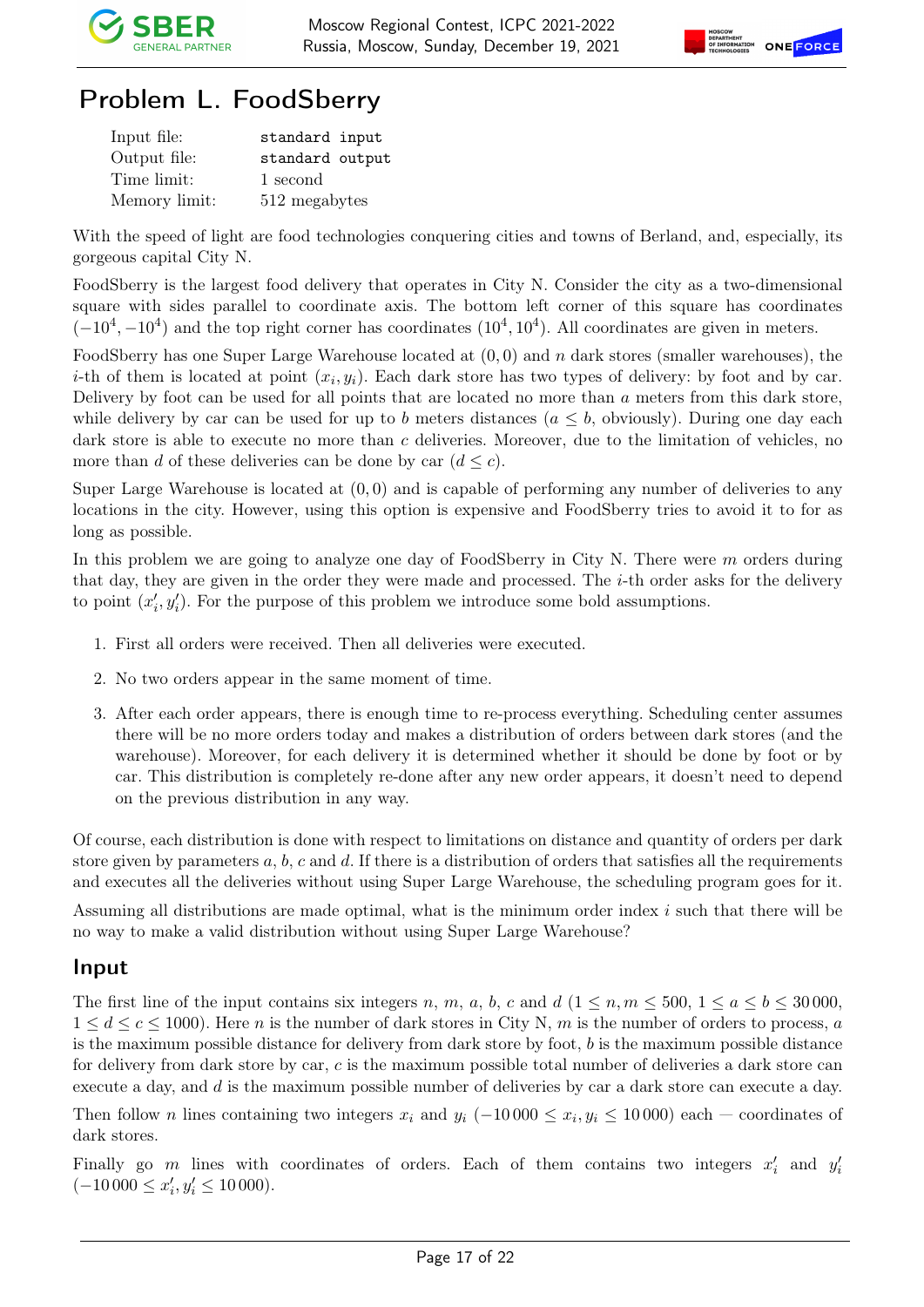



Any points of the input can coincide, i.e. there can be two or more dark stores in the same point, two or more orders in the same point, a dark store and an order in the same point, a dark store or an order at point  $(0, 0)$  and so on.

It is possible that some order is located out of reach of any dark store. Note that it is still possible to execute all the orders as FoodSberry has Super Large Warehous that is capable of doing any number of deliveries to any location in City N.

### **Output**

If it is possible to obey all the requirements and satisfy all  $m$  orders without using Super Large Warehous, print -1 in the only line of the output.

Otherwise, print minimum possible index  $i$  such that Super Large Warehouse is required to satisfy first  $i$ orders.

| standard input | standard output |
|----------------|-----------------|
| 1 3 1 3 2 1    | 3               |
| $1\quad1$      |                 |
| 2 <sub>1</sub> |                 |
| 2 <sub>2</sub> |                 |
| $1\,2$         |                 |
| 3 6 1 1 2 2    | $-1$            |
| 0 <sub>1</sub> |                 |
| $-21$          |                 |
| 2 <sub>1</sub> |                 |
| $-1$ 1         |                 |
| $1\quad1$      |                 |
| 0 <sub>2</sub> |                 |
| $0\quad0$      |                 |
| $-21$          |                 |
| 2 <sub>1</sub> |                 |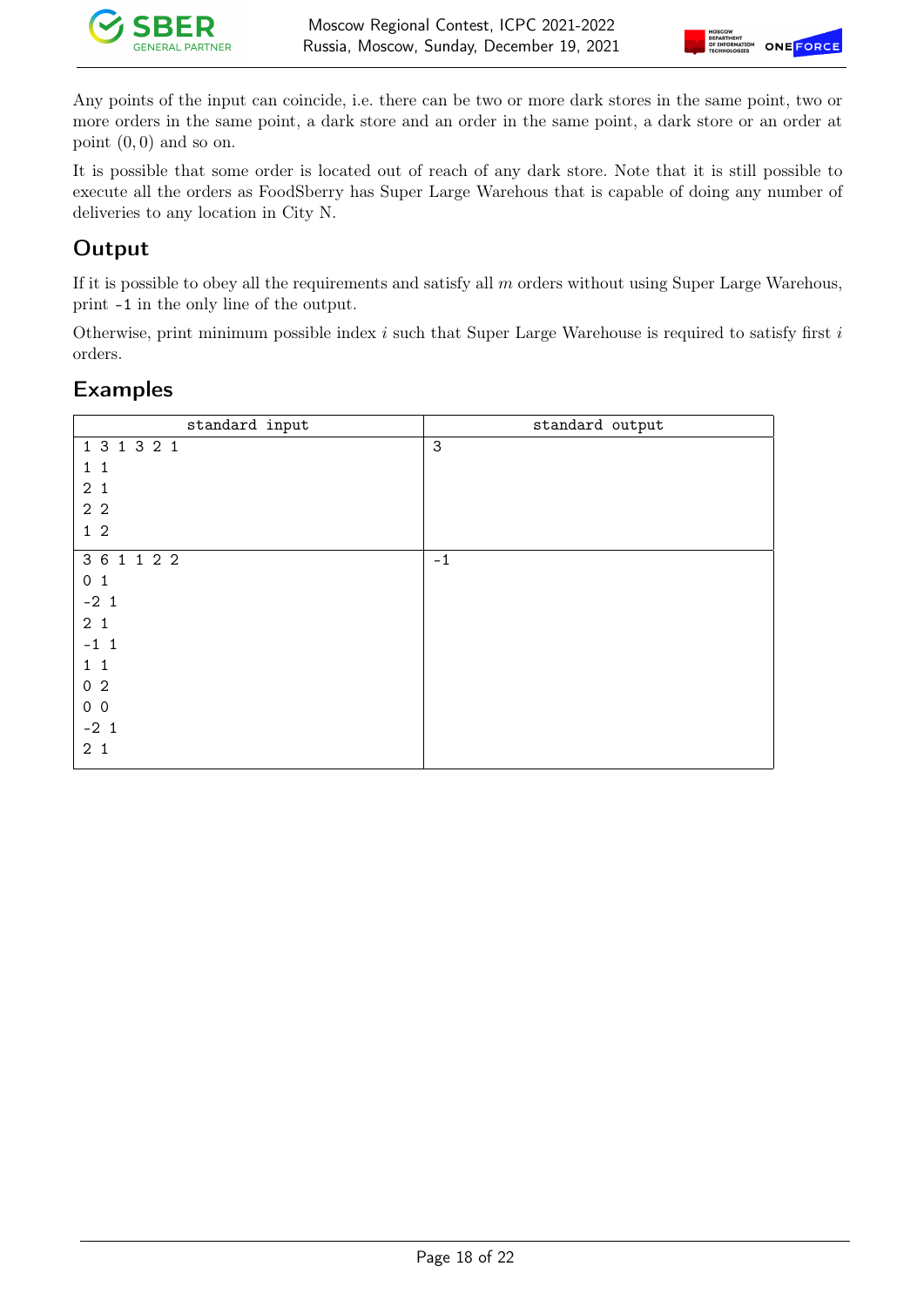



## Problem M. Fine Trip

| Input file:   | standard input  |
|---------------|-----------------|
| Output file:  | standard output |
| Time limit:   | 2 seconds       |
| Memory limit: | 512 megabytes   |

There are n crossings in Bytetown, connected with m bidirectional roads. The *i*-th road connects crossings  $u_i$  and  $v_i$ , has length of  $l_i$  meters and a *cost factor* of  $c_i$ .

In order to ease the road traffic, a special fine system is used in Bytetown. You can drive with any speed and change the speed whenever you want. However, if the maximum speed during your travel along the road *i* is v meters per second, you should pay  $v \cdot c_i$  dollars fine.

You live near the crossing 1 and want to get to the crossing  $n$  in no more than  $T$  seconds. What is the smallest possible fine you will have to pay if you choose the route and the speed for each road optimally?

#### Input

In the first line of the input there are three numbers n, m and T ( $1 \le n \le 2000$ ,  $1 \le m \le 100000$ ,  $1 \le T \le 10^9$ ).

The *i*-th of the next m lines contains four numbers  $u_i$ ,  $v_i$ ,  $l_i$ ,  $c_i$ , describing the *i*-th edge according to the statement  $(1 \le u_i, v_i \le n, u_i \ne v_i, 1 \le l_i, c_i \le 10^9)$ .

It is guaranteed that it is possible to reach the crossing  $n$  starting at the crossing 1.

### Output

Print single real number — the smallest possible fine. Your answer will be considered correct if its relative or absolute error doesn't exceed 10−<sup>6</sup> .

| standard output |
|-----------------|
| 96.0000000000   |
|                 |
|                 |
|                 |
| 119.8736659610  |
|                 |
|                 |
| 4.1478114200    |
|                 |
|                 |
|                 |
|                 |
|                 |
|                 |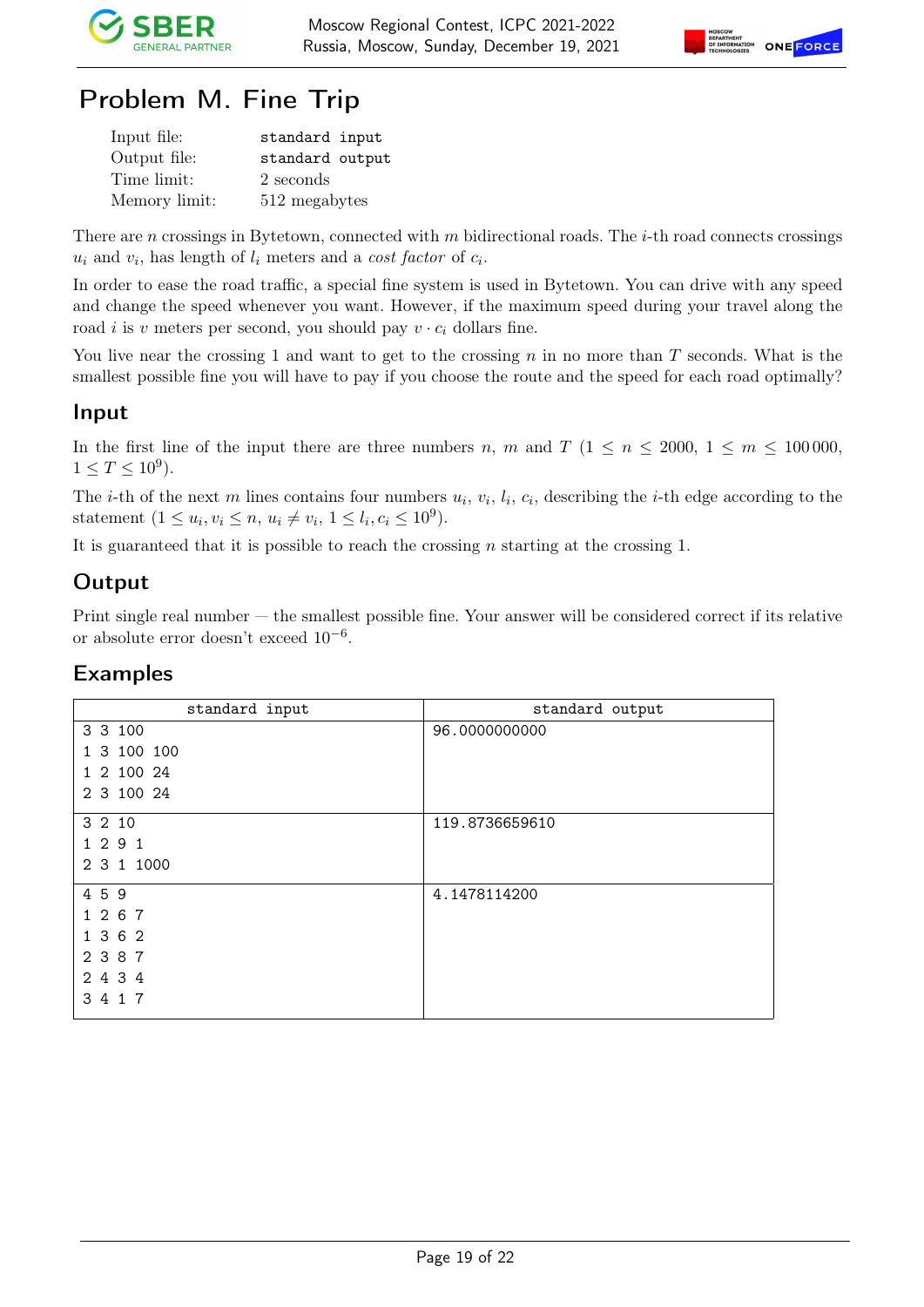



## Problem N. Integer Perimeter

| Input file:   | standard input  |
|---------------|-----------------|
| Output file:  | standard output |
| Time limit:   | 1 second        |
| Memory limit: | 512 megabytes   |

You are given six positive integers  $a, b, c, d, e$  and  $f$ . You need to find out whether there exists a triangle ABC with the following properties.

- $AB/BC = a/b;$
- $BC/CA = c/d;$
- $CA/AB = e/f;$
- Area of  $ABC$  is positive;
- The perimeter of the triangle is integer.

If such triangle exists, find the minimum possible value of its perimeter.

#### Input

The input consists of six lines, each containg one integer a, b, c, d, e and  $f\ (1 \le a, b, c, d, e, f \le 1000)$ respectively.

### **Output**

If there is no triangle satisfying all the properties, print -1. Otherwise, print one integer — the minimum possible perimeter of such triangle.

| standard input            | standard output |
|---------------------------|-----------------|
| $\mathbf 1$               | $\mathbf 1$     |
| 1                         |                 |
| $\sqrt{2}$                |                 |
| $\sqrt{2}$                |                 |
| 3                         |                 |
| 3                         |                 |
| $\mathbf 1$               | $^{\rm -1}$     |
| $\boldsymbol{2}$          |                 |
| $\ensuremath{\mathsf{3}}$ |                 |
| $\sqrt{4}$                |                 |
| $\mathbf 5$               |                 |
| 6                         |                 |
| $\mathbf 1$               | $^{\rm -1}$     |
| $\mathbf{2}$              |                 |
| $\sqrt{2}$                |                 |
| 3                         |                 |
| 3                         |                 |
| 1                         |                 |
|                           |                 |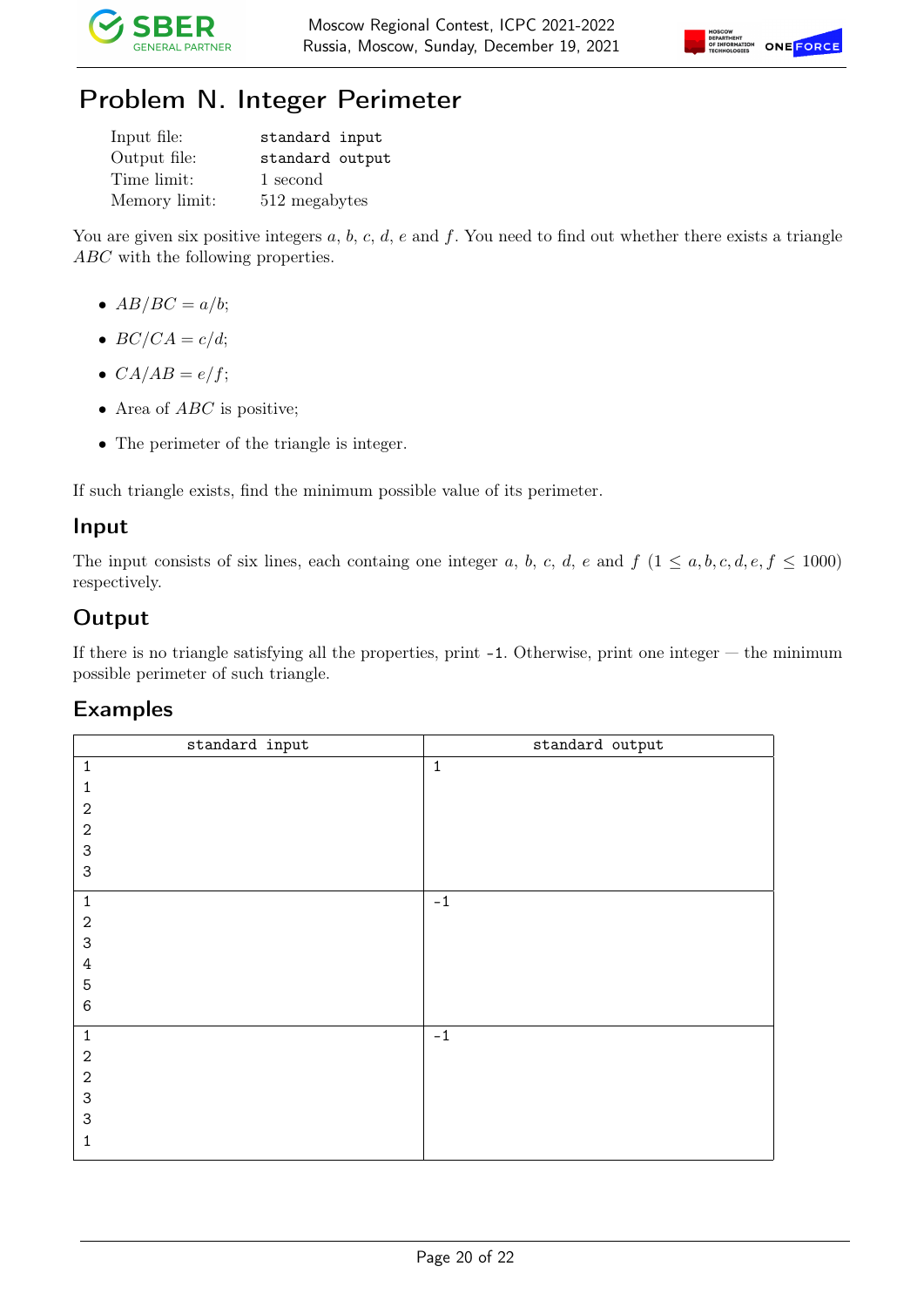

## Problem O. Treeshop

| Input file:   | standard input  |
|---------------|-----------------|
| Output file:  | standard output |
| Time limit:   | 3 seconds       |
| Memory limit: | 512 megabytes   |

Max enjoys to play chess a lot. The only thing in this world that excites him more is to come up with ideas for programming contest's problems. This particular problem is of an ultimate delight for him as he was able to join his interests in one masterpiece.

Max has invented a tree-coordinate two-dimensional board and you are going to move a chip named treeshop along it. Formally, you are given two connected undirected acyclic graphs (also known as trees) of size  $n_1$  and  $n_2$  respectively. The position of a treeshop is defined by a pair of vertices  $(u, v)$ , where u is some vertex of the first tree and  $v$  is some vertex of the second tree.

The distance between two vertices of the same tree equals to the number of edges the only simple path connecting these two vertices consists of. A treeshop is able to move from position  $(u, v)$  to position  $(u', v')$ in one move if and only if the distance between vertices  $u$  and  $u'$  equals to the distance between vertices v and v'. Obviously, if it is possible to get from  $(u, v)$  to  $(u', v')$  in one move, it is also possible to get from  $(u', v')$  to  $(u, v)$  in one move.

You are given q pairs of positions. For each of them you need to compute the minimum number of moves it will take a treeshop to get from one of these positions to the other.

#### Input

The first line of the input contains integers  $n_1$ ,  $n_2$  and  $q$  ( $1 \leq n_1, n_2, q \leq 200000$ ) — the number of vertices in the first tree, the number of vertices in the second tree and the number of pairs of positions to process.

The following  $n_1 - 1$  lines describe edges of the first tree. Each of them contains two integers  $u_i$  and  $v_i$  $(1 \le u_i, v_i \le n_1, u_i \ne v_i)$  — the indices of vertices connected by the corresponding edge.

The following  $n_2 - 1$  lines describe the second tree in exactly the same way.

Then follow q lines with the description of all pairs of positions to process. The  $i$ -th of these lines contains four integers  $s_1$ ,  $s_2$ ,  $t_1$  and  $t_2$   $(1 \leq s_1, t_1 \leq n_1, 1 \leq s_2, t_2 \leq n_2)$  — first two describe the initial position and the next two describe the target position.

### **Output**

Print one integer for each query. If it is possible to get from the initial position to the target position by doing treeshop moves, print the minimum number of moves required to do so. Otherwise, print -1.